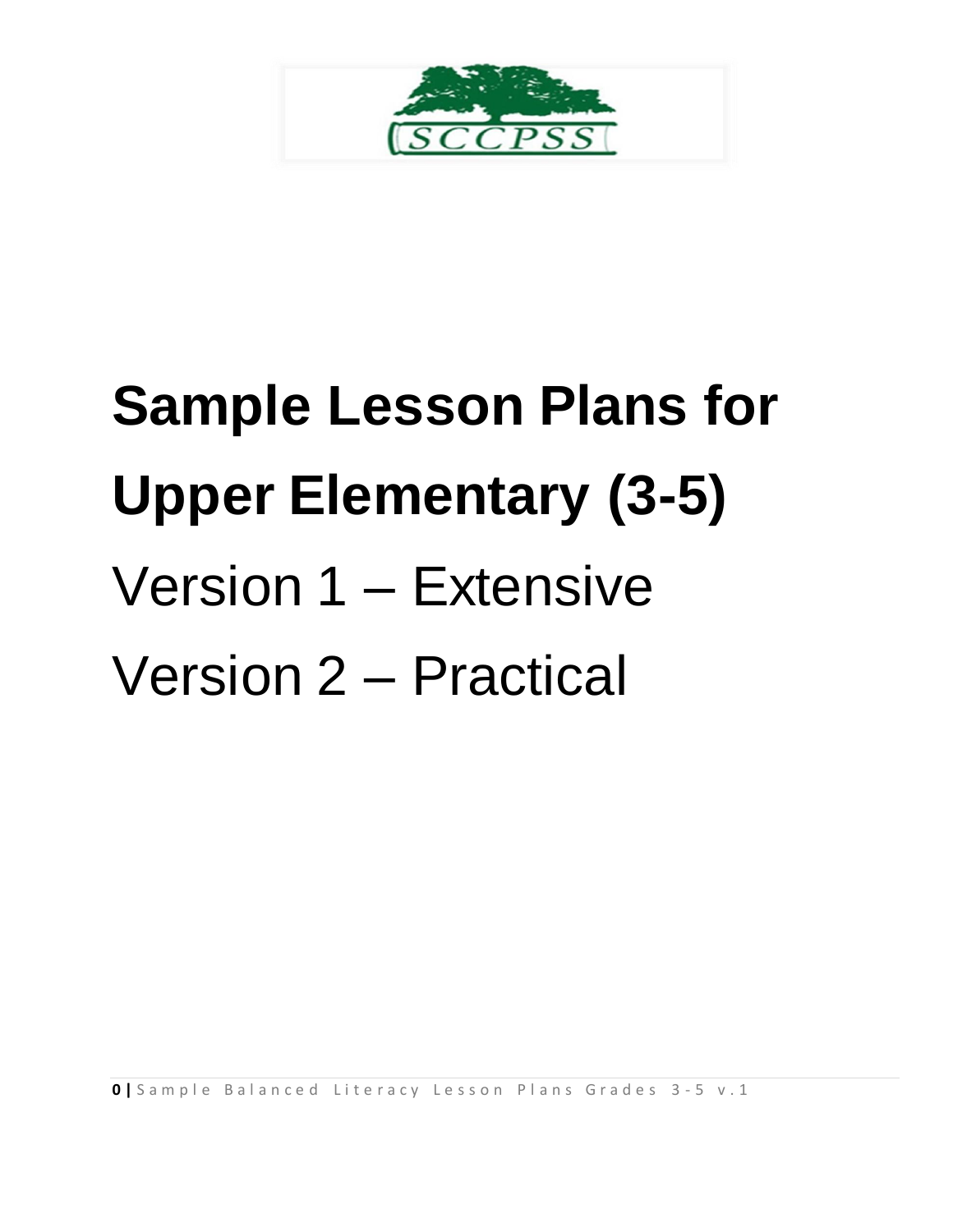

## WORD STUDY

**Phase 1:** Intended Curriculum

**Week of: September 4- 8, 2017** ENGLISH LANGUAGE ARTS – 4TH GRADE

#### **Standards and Elements:**

ELAGSE4RF3a: *Know and apply grade-level phonics and word analysis skills in decoding words*

*a. Use combined knowledge of all letter-sound correspondences, syllabication patterns, and morphology (e.g., roots and affixes) to read accurately unfamiliar multi-syllabic words in context and out of context.*

**Learning Targets:** *(What does the teacher expect the students to know, understand and be able to do?)* I can use my knowledge of phonics and word structure to read unfamiliar multisyllabic words. I can read unfamiliar multisyllabic words with accuracy.

I know syllable division patterns.

I can recognize root/base words.

I can recognize affixes in words.

|                    | <b>Phase 2: Delivered Curriculum</b>                                                        |  |  |  |  |
|--------------------|---------------------------------------------------------------------------------------------|--|--|--|--|
| <b>Activator</b>   | Monday: No School                                                                           |  |  |  |  |
|                    | Tuesday:                                                                                    |  |  |  |  |
|                    | Word of the day- inaudible (Students will use an index card to write the word and meaning.  |  |  |  |  |
|                    | They will then try to use it in a sentence. We will discuss the affix and root word. I will |  |  |  |  |
|                    | collect the cards and read various examples or students can share their sentences.) The     |  |  |  |  |
|                    | words used are words from-http://www.fcrr.org/studentactivities/AP_022.pdf                  |  |  |  |  |
|                    | Wednesday:                                                                                  |  |  |  |  |
|                    | Word of the day-inscription                                                                 |  |  |  |  |
|                    | Thursday:                                                                                   |  |  |  |  |
|                    | Word of the day-impediment                                                                  |  |  |  |  |
|                    | <b>Friday:</b>                                                                              |  |  |  |  |
|                    | Students will do a Blind Written Sort with a partner                                        |  |  |  |  |
| <b>Mini Lesson</b> | Monday: No School                                                                           |  |  |  |  |
|                    | Tuesday:                                                                                    |  |  |  |  |
|                    | Day 1 Lesson- Review the standard and key terms with the students. Review the               |  |  |  |  |
|                    | procedures for Word study. Review the process for working in groups.                        |  |  |  |  |
|                    | Wednesday:                                                                                  |  |  |  |  |
|                    | Day 2 Lesson- Sorting. Review the standard. Model the process for sorting vocabulary        |  |  |  |  |
|                    | words using a word list. Demonstrate a new way to sort the words. (This week will be-       |  |  |  |  |
|                    | Speed sort). Model this activity with a student. Explain to the students that in the        |  |  |  |  |
|                    | upcoming weeks, they will get to practice this activity in their groups.                    |  |  |  |  |
|                    | Thursday:                                                                                   |  |  |  |  |
|                    | Day 3- The Read- Write Connection. Using the activator or words from a previous read        |  |  |  |  |
|                    | aloud, model how to locate words in context. Explain that they are becoming word            |  |  |  |  |
|                    | detectives on a quest for how that word is used in context. Note to the students that       |  |  |  |  |
|                    | they not find all of their words. Those words are called "oddball." Have the students       |  |  |  |  |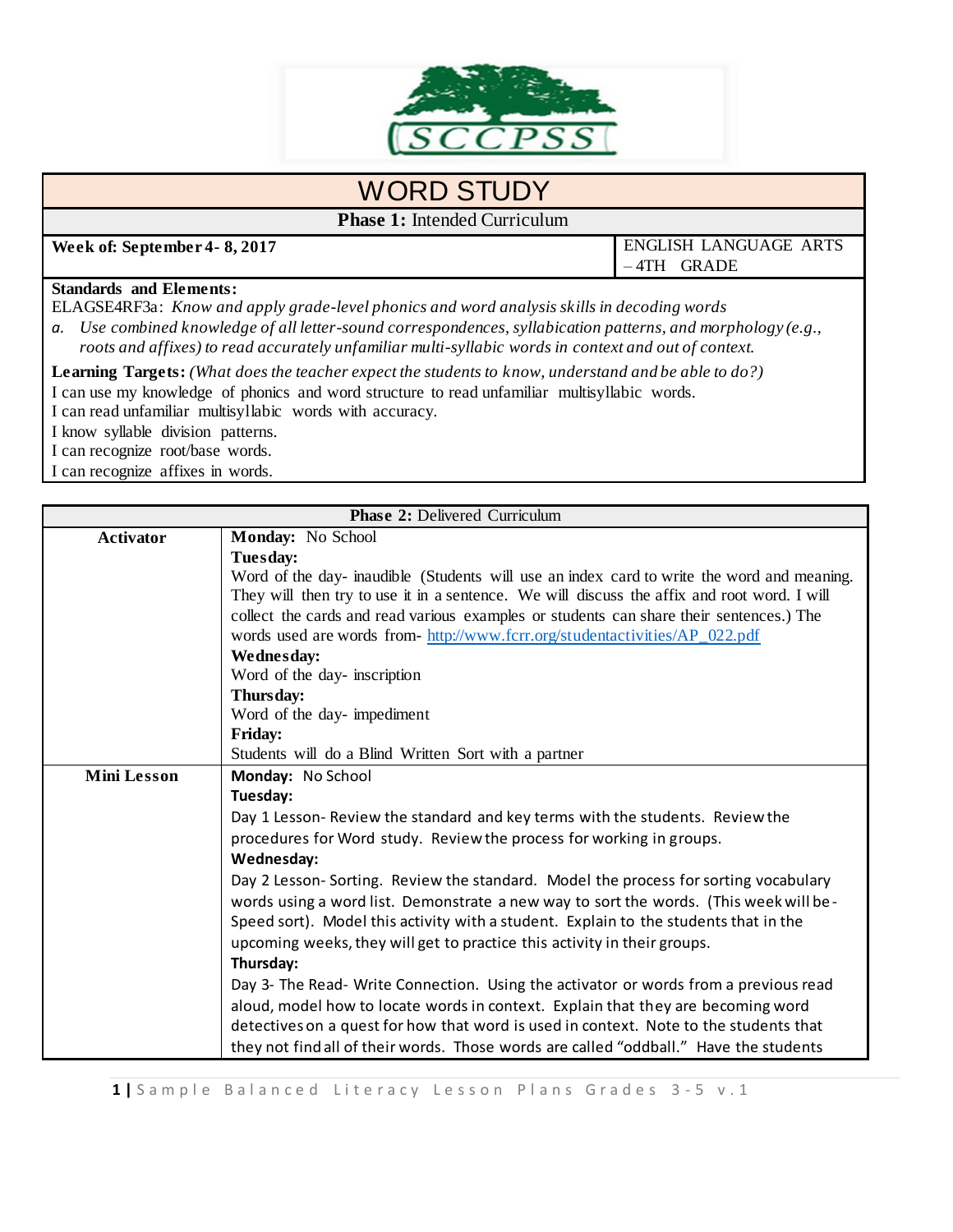

|                     | place those words in that section of their Vocabulary Journals.                               |  |  |
|---------------------|-----------------------------------------------------------------------------------------------|--|--|
|                     | Friday:                                                                                       |  |  |
|                     | Day 4/ Day 5- Blind Sort/ Assessment. Explain to the students that today they will be         |  |  |
|                     | completing two activities- the sorting and the assessment. Model the blind sort to the        |  |  |
|                     | students. Remind students the procedures for what to do in groups.                            |  |  |
|                     |                                                                                               |  |  |
|                     | *Lead Teacher and Sped teacher/ Support will rotate leading the activator and mini-           |  |  |
|                     | lesson. The other teacher will monitor and make notes on students and provide                 |  |  |
|                     | additional feedback to comments from students.                                                |  |  |
| <b>Work Session</b> | Monday: No School                                                                             |  |  |
|                     | Tuesday:                                                                                      |  |  |
|                     | Once the students are in groups. One group is cutting out their words while you are           |  |  |
|                     | working with one group.                                                                       |  |  |
|                     | *I would work with my more advanced group first quickly so that I can spend more time         |  |  |
|                     | with the students that will need more assistance.                                             |  |  |
|                     | Group Work:                                                                                   |  |  |
|                     | Introduce the word sort with your group. (You should have one set pre-cut to                  |  |  |
|                     | demonstrate.)First, tell them the pattern for the sort. Next, go through the words - saying   |  |  |
|                     | them aloud and discussing meaning. Then let them finish on their own (in pairs or triads      |  |  |
|                     | within their group).                                                                          |  |  |
|                     | After the introduction, the children will sort their words into the patterns. They will also  |  |  |
|                     | write the words in their Vocabulary Journal (or section in reader's notebook).                |  |  |
|                     | Wednesday:                                                                                    |  |  |
|                     | Group A: Open Sort – Allow students to consider the words and set his or her own rule for     |  |  |
|                     | sorting. For example, words could be sorted according to their initial letter, meaning, use,  |  |  |
|                     | or part of speech.                                                                            |  |  |
|                     | Group B: Concept Sort – A categorization task in which pictures, objects, or words are        |  |  |
|                     | grouped by shared attributes or meaning to develop concepts and vocabulary.                   |  |  |
|                     | Once they have completed the word sort, students will also complete work on vocabulary        |  |  |
|                     | with their words. They will draw pictures or find pictures online. They can play a word       |  |  |
|                     | game (charades) with a partner or small group.                                                |  |  |
|                     | Thursday:                                                                                     |  |  |
|                     | Students will go into groups. After students sort the words using speed sort, students have   |  |  |
|                     | to find vocabulary in context. Students may look for words that are in their sort or that fit |  |  |
|                     | the patterns in their sort in their books, in poems that the teacher shares with them, or in  |  |  |
|                     |                                                                                               |  |  |
|                     | leveled readers. The students will be word detectives, looking for new words and adding       |  |  |
|                     | them to their word list in their Vocabulary journals. If a student finds an "oddball," use    |  |  |
|                     | these words - talk about them, and then just have the kids file the words in an oddball       |  |  |
|                     | category.                                                                                     |  |  |
|                     | Friday:                                                                                       |  |  |
|                     | *Assess Group B first so that they can have more time to complete the writing in context.     |  |  |
|                     | Both Groups can continue to work after assessment if time permits.                            |  |  |
|                     | Group A: Students use the words in context, writing stories or sentences with their words.    |  |  |
|                     | Then You will assess the group. Students will create columns with the headers as the word     |  |  |
|                     | patterns. You will choose three to four words per pattern to dictate to them and they will    |  |  |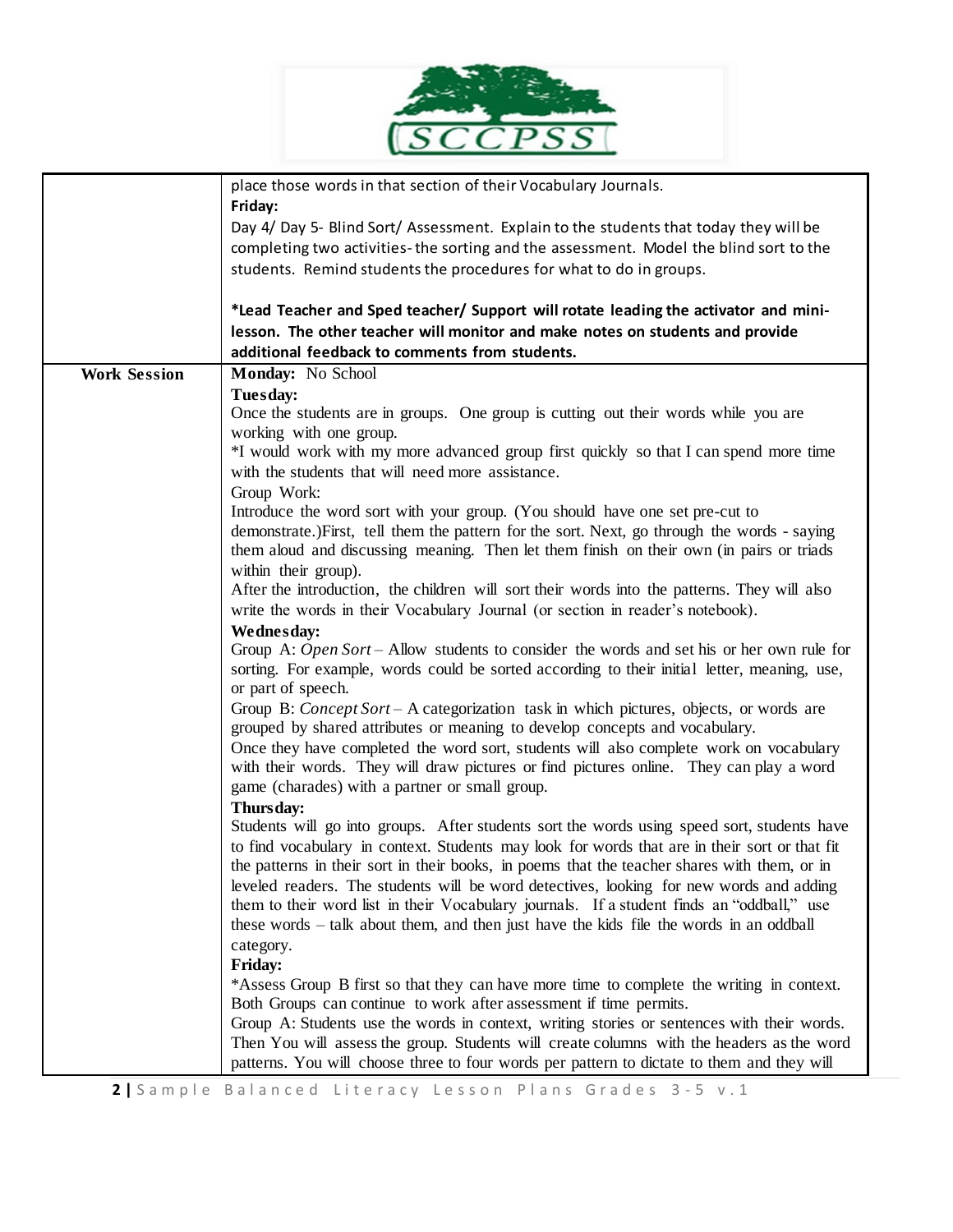

|                             | write them in the correct column. Give one point for spelling it correctly and one point for                                                                    |                              |  |
|-----------------------------|-----------------------------------------------------------------------------------------------------------------------------------------------------------------|------------------------------|--|
|                             | placing it in the correct column with the correct spelling pattern. Also, add one word per                                                                      |                              |  |
|                             | pattern that wasn't in the sort but fits the pattern. You'll add these words to see if the                                                                      |                              |  |
|                             | students get the generalizations that they worked on over the course of the week. Make                                                                          |                              |  |
|                             | sure to use words that clearly fit the pattern - don't pick tricky words that could maybe be                                                                    |                              |  |
|                             | in two categories or fit in oddball. All you're trying to see by adding words is if students                                                                    |                              |  |
|                             | understand the generalization.                                                                                                                                  |                              |  |
|                             | Group B: You will assess the group. Students will create columns with the headers as the                                                                        |                              |  |
|                             | word patterns. You will choose three to four words per pattern to dictate to them and they                                                                      |                              |  |
|                             | will write them in the correct column. Give one point for spelling it correctly and one point                                                                   |                              |  |
|                             | for placing it in the correct column with the correct spelling pattern. Also, add one word                                                                      |                              |  |
|                             | per pattern that wasn't in the sort but fits the pattern. You'll add these words to see if the                                                                  |                              |  |
|                             | students get the generalizations that they worked on over the course of the week. Make                                                                          |                              |  |
|                             | sure to use words that clearly fit the pattern - don't pick tricky words that could maybe be                                                                    |                              |  |
|                             | in two categories or fit in oddball. All you're trying to see by adding words is if students                                                                    |                              |  |
|                             | understand the generalization. Students use the words in context, writing stories or                                                                            |                              |  |
|                             | sentences with their words.                                                                                                                                     |                              |  |
|                             |                                                                                                                                                                 |                              |  |
|                             | *Only if there are two adults in the classroom: The class can be divided into two<br>groups based comprehension level of the students. Group A-Lead Teacher and |                              |  |
|                             | Group B-Sped teacher/support. (Make sure to rotate so that both teachers can see                                                                                |                              |  |
|                             | both groups throughout the week)                                                                                                                                |                              |  |
| <b>Closing/Summarize</b>    | Monday: No School                                                                                                                                               |                              |  |
|                             | Tuesday:                                                                                                                                                        |                              |  |
|                             | Round the world vocabulary game- Students will say one word from their word study list                                                                          |                              |  |
|                             | correctly. They will have to try not to repeat any of their words.                                                                                              |                              |  |
|                             | We dnesday:                                                                                                                                                     |                              |  |
|                             | Exit Ticket- What is the pattern you noticed in your word list?                                                                                                 |                              |  |
|                             | Thursday:                                                                                                                                                       |                              |  |
|                             | Round the world vocabulary game- Students will say one word from their word study list                                                                          |                              |  |
|                             | correctly. They will have to try not to repeat any of their words.                                                                                              |                              |  |
|                             | Friday:                                                                                                                                                         |                              |  |
|                             | Select students to share their writings. Have students place their writings in their writing                                                                    |                              |  |
|                             | folders for later use.                                                                                                                                          |                              |  |
| <b>Differentiation</b>      | Groupings:                                                                                                                                                      |                              |  |
| <b>Based on Data</b>        | Groups have different sorts based on data from the spelling inventory.                                                                                          |                              |  |
|                             | Group A (met or above)                                                                                                                                          | Group B (Progressing)        |  |
|                             |                                                                                                                                                                 |                              |  |
|                             |                                                                                                                                                                 |                              |  |
|                             |                                                                                                                                                                 |                              |  |
|                             | <b>Accommodations and Modifications:</b>                                                                                                                        |                              |  |
|                             | Additional support, Repeat directions, and provide additional examples to clarify for                                                                           |                              |  |
|                             | understanding                                                                                                                                                   |                              |  |
|                             | <b>Phase 3: Achieved Curriculum</b>                                                                                                                             |                              |  |
| <b>Evidence of Learning</b> | <b>Summative Assessment:</b>                                                                                                                                    | <b>Formative Assessment:</b> |  |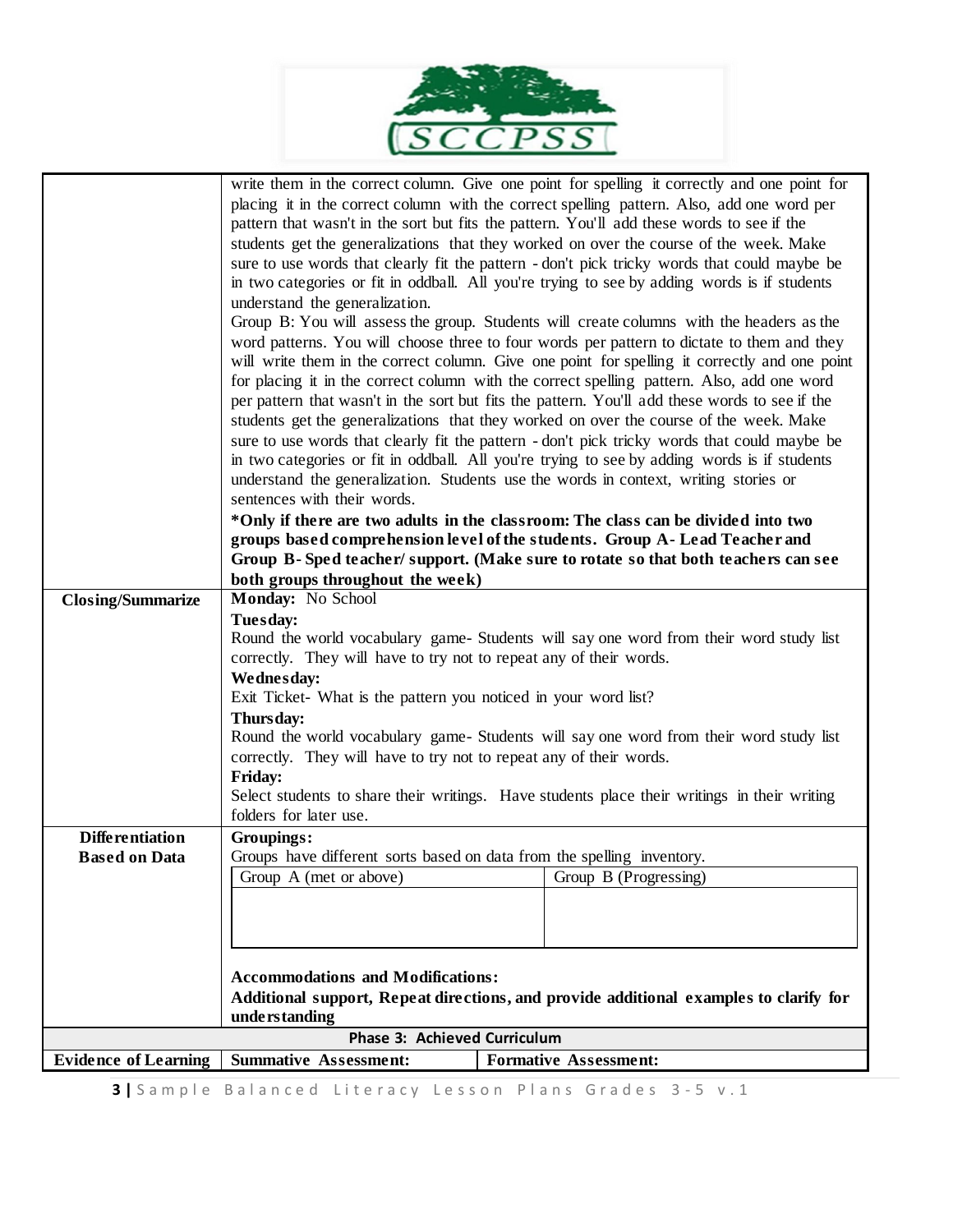

| <b>Assessments</b>                                           | Word Study assessment                                                                                                              | Exit tickets, observations |  |  |
|--------------------------------------------------------------|------------------------------------------------------------------------------------------------------------------------------------|----------------------------|--|--|
| <b>Teacher Reflection</b><br>(Evaluation of Data /Next Step) | This is a short week. I selected to combine Day 4 with Day 5 so that I can see the<br>students use the words in context correctly. |                            |  |  |
|                                                              | <b>ADDITIONAL INFORMATION</b>                                                                                                      |                            |  |  |
| <b>Technology</b>                                            | Websites:                                                                                                                          |                            |  |  |
| Integration                                                  | http://www.fcrr.org/studentactivities/AP 022.pdf,                                                                                  |                            |  |  |
|                                                              | http://www.fcrr.org/studentactivities/AP 009.pdf                                                                                   |                            |  |  |
|                                                              | http://cdn2.hubspot.net/hub/360031/file-2311482528-                                                                                |                            |  |  |
|                                                              | pdf/Documents/PrepScholar ACT Vocab - Top 150 Words.pdf?t=1421358025605                                                            |                            |  |  |
|                                                              | <b>Comments:</b>                                                                                                                   |                            |  |  |
|                                                              | I will continue to use words from the ACT vocabulary list to increase their vocabulary knowledge                                   |                            |  |  |
|                                                              | and provide rigor.                                                                                                                 |                            |  |  |
| <b>Homework</b>                                              | <b>Teacher generated homework</b>                                                                                                  |                            |  |  |
| <b>Material/Resources</b>                                    | Vocabulary Journal, words, scissors, baggies, word list, writing paper, index cards                                                |                            |  |  |
| Other                                                        |                                                                                                                                    |                            |  |  |
|                                                              |                                                                                                                                    |                            |  |  |
|                                                              |                                                                                                                                    |                            |  |  |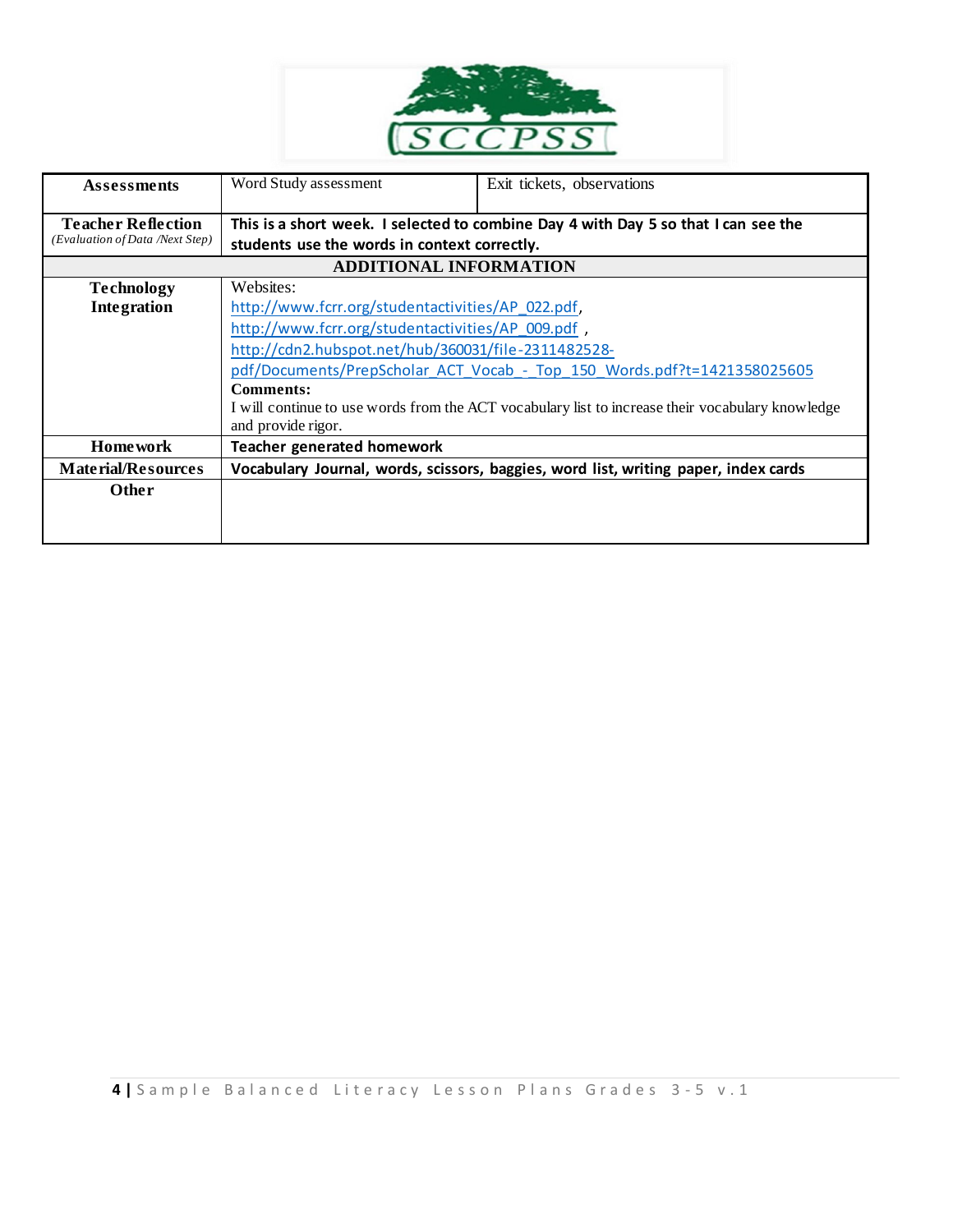

## READ ALOUD

**Phase 1:** Intended Curriculum

**Week of: September 4- 8, 2017** ENGLISH LANGUAGE ARTS

 $-4TH$  GRADE  $-1<sup>st</sup>$  Grade

#### **Standards and Elements:**

ELAGSE4SL1: Engage effectively in a range of collaborative discussions (one-on-one, in groups, and teacher-led) with diverse partners on grade 4 topics and texts, building on others' ideas and expressing their own clearly ELAGSE4SL2: Paraphrase portions of a text read aloud or information presented in diverse media and formats, including visually, quantitatively, and orally.

ELAGSE4SL4: Report on a topic or text, tell a story, or recount an experience in an organized manner, using appropriate facts and relevant, descriptive details to support main ideas or themes; speak clearl y at an understandable pace.

ELAGSE4L6: Acquire and use accurately grade-appropriate general academic and domain-specific vocabulary, including words and phrases that signal precise actions, emotions, or states of being (e.g., quizzed, whined, stammered) and words and phrases basic to a particular topic (e.g., wildlife, conservation, and endangered when discussing animal preservation).

**Learning Targets:** *(What does the teacher expect the students to know, understand and be able to do?)*

I can engage in a collaborative discussion with a partner based on grade 4 topics.

I can paraphrase portions of a read aloud.

I can use appropriate and relevant facts about a given topic or story.

I can use grade 4 general academic and domain specific vocabulary in conversation about a topic or when retelling a story.

| <b>Phase 2: Delivered Curriculum</b> |                                                                                                                                                                                                                                                                              |  |  |  |
|--------------------------------------|------------------------------------------------------------------------------------------------------------------------------------------------------------------------------------------------------------------------------------------------------------------------------|--|--|--|
| Activator                            | Monday:                                                                                                                                                                                                                                                                      |  |  |  |
|                                      | No school                                                                                                                                                                                                                                                                    |  |  |  |
|                                      | Tuesday:                                                                                                                                                                                                                                                                     |  |  |  |
|                                      | Explain that cinder is a small piece of partly burned coal or wood. Tell students that today                                                                                                                                                                                 |  |  |  |
|                                      | they are going to hear about a young girl who is taunted by her stepsisters and forced to<br>wear rags by her stepmother but one magical night she has a visit from her fairy<br>godmother. Will she make it to the ball in time? Will she ever be able to stop the bullying |  |  |  |
|                                      | of her step mother and step sisters?                                                                                                                                                                                                                                         |  |  |  |
|                                      | Wednesday:                                                                                                                                                                                                                                                                   |  |  |  |
|                                      | Pretend you are a stepbrother or stepsister to Cinderella. Discuss with a partner what you<br>would do.                                                                                                                                                                      |  |  |  |
|                                      | Thursday:                                                                                                                                                                                                                                                                    |  |  |  |
|                                      | Explain what a cowboy is a man, typically one on horseback, who herds and tends cattle.                                                                                                                                                                                      |  |  |  |
|                                      | Tell the students that today they are going to hear about a cowboy who is slaving on a                                                                                                                                                                                       |  |  |  |
|                                      | Texas ranch for his stepfather and stepbrothers. But one day the richest, prettiest                                                                                                                                                                                          |  |  |  |
|                                      | woman rancher throws a ball, should Bubba attend the ball? What will he wear?                                                                                                                                                                                                |  |  |  |
|                                      | Friday:                                                                                                                                                                                                                                                                      |  |  |  |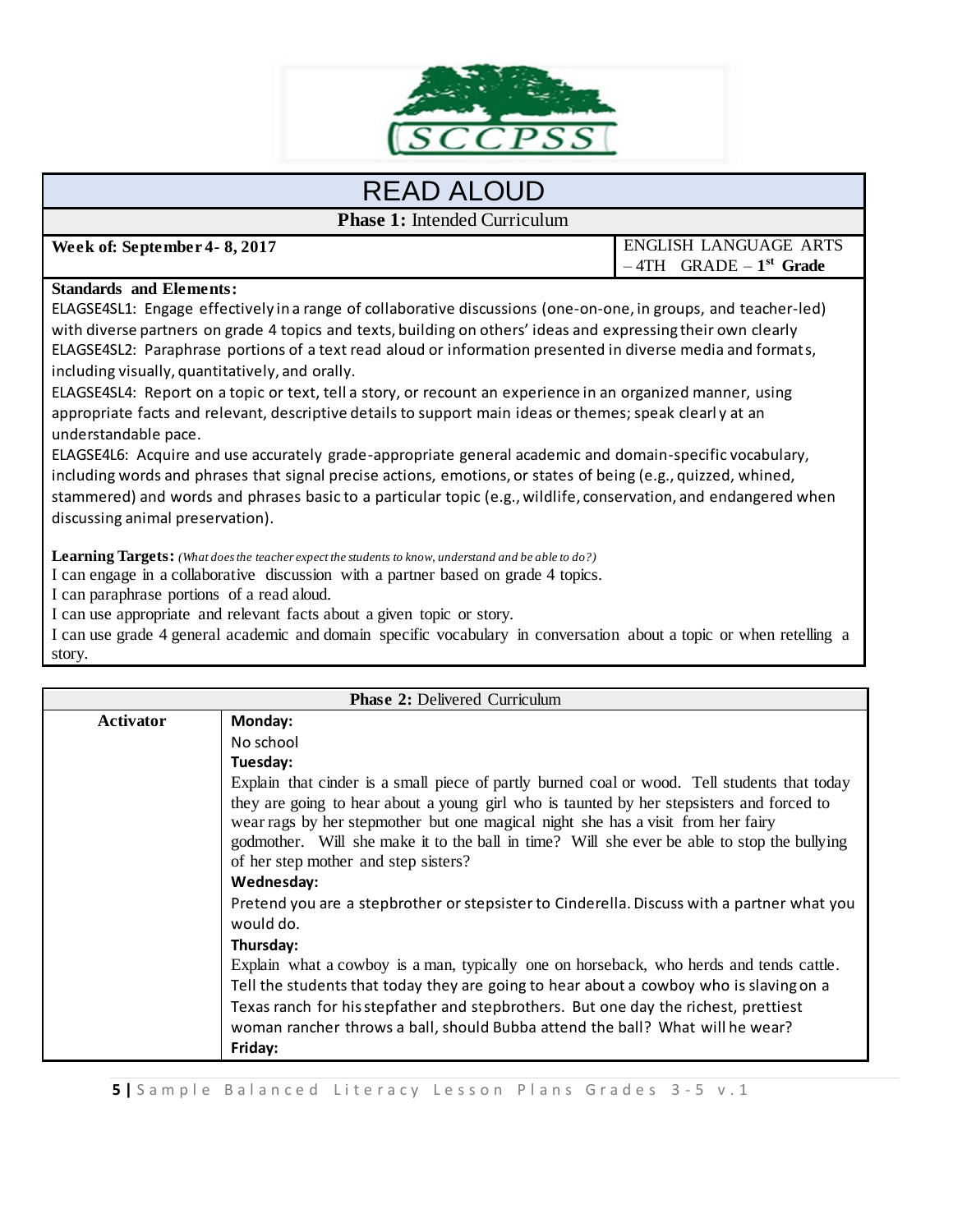

|                    | Pretend you are the rich rancher. Discuss with a partner how you would throw your ball.                             |  |  |  |
|--------------------|---------------------------------------------------------------------------------------------------------------------|--|--|--|
| <b>Mini Lesson</b> | Monday:                                                                                                             |  |  |  |
|                    | No School                                                                                                           |  |  |  |
|                    | Tuesday:                                                                                                            |  |  |  |
|                    | Explain to the students that the story Cinderella by Barbara McClintock is a fairytale.                             |  |  |  |
|                    | Explain that a fairytale is a type of short story that typically features folkloric fantasy                         |  |  |  |
|                    | characters. Explain the vocabulary words for the story: jealous, luxuries, patient, scold,                          |  |  |  |
|                    | and sneered. Other words include selfless and traditional. (Provide the students with                               |  |  |  |
|                    | definitions to the words).                                                                                          |  |  |  |
|                    | Review the activator to set the stage for the read aloud. Ask: Why might it be important                            |  |  |  |
|                    | to read a traditional version of the story?                                                                         |  |  |  |
|                    | Read the story. As you read the story stop on the following pages to discuss/turn and<br>talk:                      |  |  |  |
|                    | Pp 10- How does the narration show the differences between Cinderella and her<br>$\bullet$                          |  |  |  |
|                    | stepsisters?                                                                                                        |  |  |  |
|                    | Pp 28-29 How do the illustrations reveal where and when this version of the fairy tale<br>$\bullet$<br>takes place? |  |  |  |
|                    | Wednesday:                                                                                                          |  |  |  |
|                    | Review the summary of the book in one sentence. This story is about a young girl named                              |  |  |  |
|                    | Cinderella that with the help of her godmother is able to attend a ball and capture the                             |  |  |  |
|                    | heart of the prince.                                                                                                |  |  |  |
|                    | Review the key vocabulary words. Use them in sentences. Have the students share how                                 |  |  |  |
|                    | they can use them in conversation.                                                                                  |  |  |  |
|                    | Reread the story. As you read the story stop on the following pages to discuss/turn and                             |  |  |  |
|                    | talk:                                                                                                               |  |  |  |
|                    | P 20- Explain how dialogue is used to reveal the characters' traits.<br>$\bullet$                                   |  |  |  |
|                    | P 31- How does the author make this story like a traditional Cinderella tale?<br>٠                                  |  |  |  |
|                    | Thursday:                                                                                                           |  |  |  |
|                    | Explain to the students that the story Bubba, the Cowboy Prince by Helen Ketteman is a<br>fairytale.                |  |  |  |
|                    | Explain that a fairytale is a type of short story that typically features folkloric fantasy                         |  |  |  |
|                    | characters. Explain the vocabulary words for the story: companionship, disgraceful,                                 |  |  |  |
|                    | exhausted, obliged, and raggedy. Other words include colloquialism, exaggeration,                                   |  |  |  |
|                    | fractured. (Provide the students with definitions to the words).                                                    |  |  |  |
|                    | Review the activator to set the stage for the read aloud.                                                           |  |  |  |
|                    | Read the story. As you read the story stop on the following pages to discuss/turn and                               |  |  |  |
|                    | talk:                                                                                                               |  |  |  |
|                    | How does the author show that Bubba is good? How is his goodness rewarded?<br>٠                                     |  |  |  |
|                    | Who represents evil?<br>$\bullet$                                                                                   |  |  |  |
|                    | P5- What are some differences you noticed from the traditional Cinderella and this<br>$\bullet$                     |  |  |  |
|                    | version?                                                                                                            |  |  |  |
|                    | P 23 How does the author use humor in this part of the story?<br>$\bullet$                                          |  |  |  |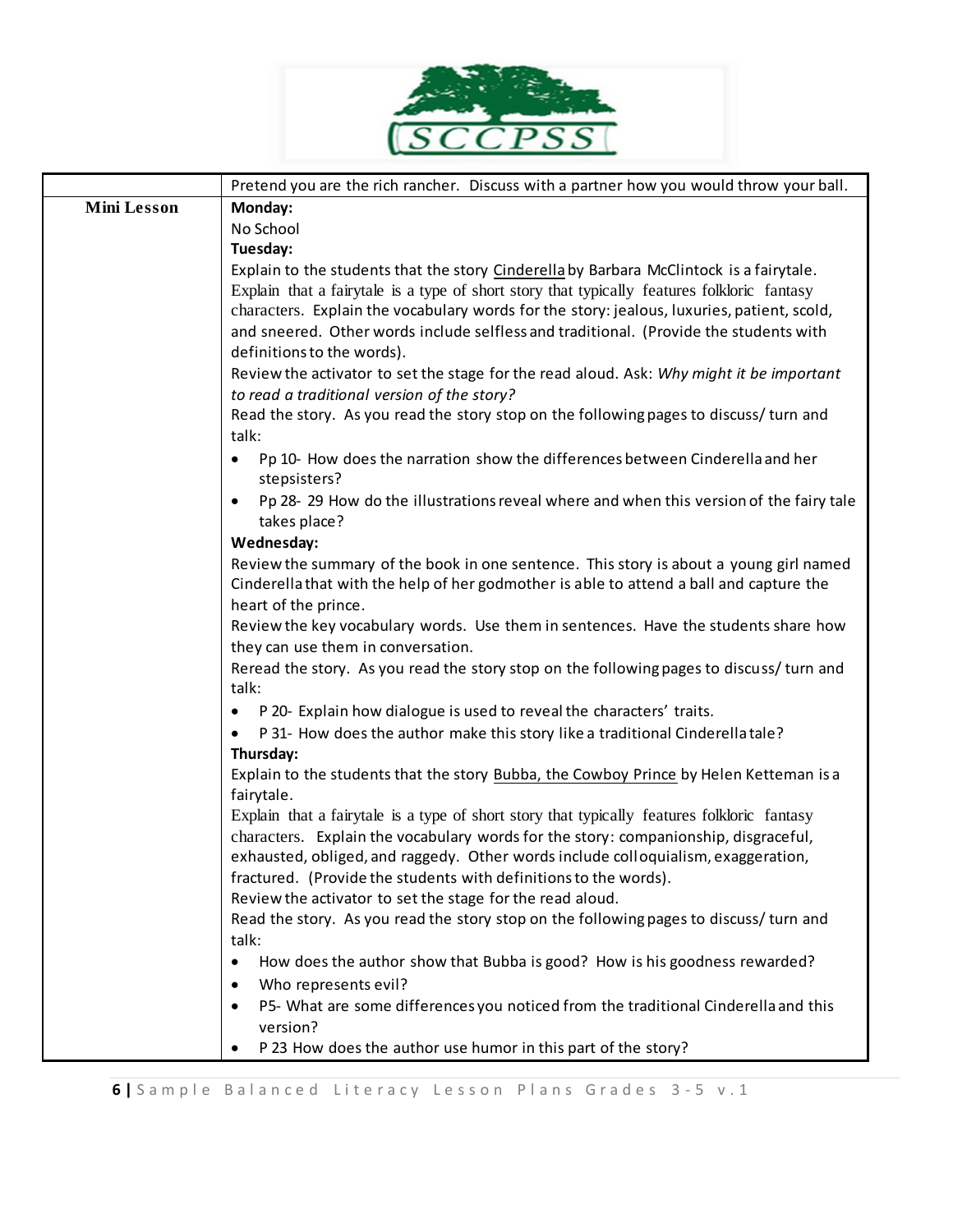

|                     | Friday:                                                                                    |  |  |
|---------------------|--------------------------------------------------------------------------------------------|--|--|
|                     | Review the summary of the book in one sentence. This story is about a cowboy who is        |  |  |
|                     | being mistreated by his stepfather and stepbrothers, until one day, with the help of his   |  |  |
|                     | fairy godcow, is able to attend a ball and gains the companionship of a beautiful wealthy  |  |  |
|                     | rancher.                                                                                   |  |  |
|                     | Review the vocabulary words. Use them in sentences. Provide examples and non-              |  |  |
|                     | examples of the vocabulary words. Have students share and provide examples.                |  |  |
|                     | Reread the story. As you read the story stop on the following pages to discuss/turn and    |  |  |
|                     | talk:                                                                                      |  |  |
|                     | P 14, 19, 22 How does the figurative language reflect the setting?<br>$\bullet$            |  |  |
|                     | This book features a lot of humor. How does the author make the story funny?               |  |  |
|                     | Lead Teacher and Sped teacher/ Support will rotate leading the activator and read          |  |  |
|                     | aloud. The other teacher will monitor and make notes on students and provide               |  |  |
|                     | additional feedback to comments from students.                                             |  |  |
| <b>Work Session</b> | Monday:                                                                                    |  |  |
|                     | No School                                                                                  |  |  |
|                     | Tuesday:                                                                                   |  |  |
|                     | Discuss the notable text features. In the story, there are some interesting vocabulary     |  |  |
|                     | words in addition to the essential words- aflutter (excited), cinders (ashes), demeanor    |  |  |
|                     | (outward behavior), dingy (dirty), dumbstruck (shocked), jaunty (stylish), lavish          |  |  |
|                     | (luxurious), tattered (ripped, worn out), taunting (teasing), and smitten (pleased,        |  |  |
|                     |                                                                                            |  |  |
|                     | captivated). Have the students discuss the elements of a fairy tale. Note the evidence     |  |  |
|                     | throughout the book. Create an anchor chart to use for discussion.                         |  |  |
|                     | Wednesday:                                                                                 |  |  |
|                     | Revisit the book. Discuss the illustrations and how McClintock's note explain that her     |  |  |
|                     | retelling is based on the French version. Have students test their understanding of the    |  |  |
|                     | elements in folktales through- www.learner.org/interactives/story                          |  |  |
|                     | Have students use the vocabulary words to explain the story. (Work in groups)              |  |  |
|                     | Thursday:                                                                                  |  |  |
|                     | Discuss the notable text features. In the story, there are noticeable differences with the |  |  |
|                     | traditional Cinderella. Create a double-bubble map or Comparison Chart to note             |  |  |
|                     | similarities and differences with the two versions. Discuss how fairy tales have messages  |  |  |
|                     | or lessons for readers. Ask: What usually happens to the good characters and the bad       |  |  |
|                     | characters in the story?                                                                   |  |  |
|                     | Friday:                                                                                    |  |  |
|                     | Discuss the colloquialisms through the story. Explain that colloquialisms a specific to a  |  |  |
|                     | certain geographical region. Ex. "Watch out fer them cowpatties" is a phrase that only     |  |  |
|                     |                                                                                            |  |  |
|                     | people who live near cows would understand, and "Milton and Dwayne spent all day           |  |  |
|                     | getting gussied up in their finest duds" gussied up and duds refer to getting dressed and  |  |  |
|                     | duds are clothing. Think about how the characters are portrayed in the illustrations. How  |  |  |
|                     | do the illustrations add to the story's humor? Encourage the students to use the           |  |  |
|                     | vocabulary words in their discussion.                                                      |  |  |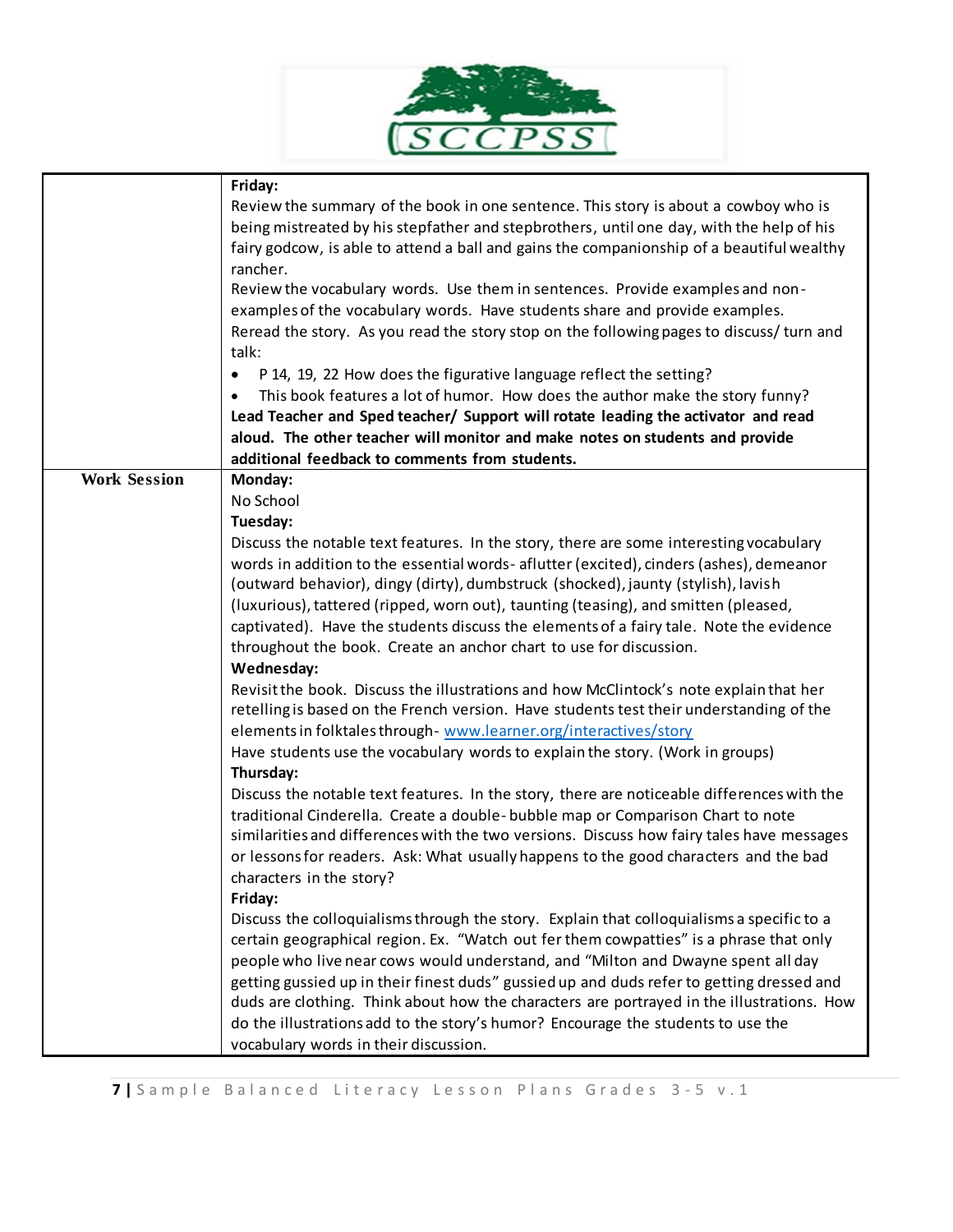

┑

|                                                   | Groups will rotate daily.                                                                                                         | *Only if there are two adults in the classroom: The class can be divided into two groups based<br>comprehension level of the students. Group A- Lead Teacher and Group B- Sped teacher/support. |  |  |
|---------------------------------------------------|-----------------------------------------------------------------------------------------------------------------------------------|-------------------------------------------------------------------------------------------------------------------------------------------------------------------------------------------------|--|--|
| <b>Closing/Summarize</b>                          | Monday:                                                                                                                           |                                                                                                                                                                                                 |  |  |
|                                                   | No school                                                                                                                         |                                                                                                                                                                                                 |  |  |
|                                                   | Tuesday:                                                                                                                          |                                                                                                                                                                                                 |  |  |
|                                                   | Review vocabulary words. What are some luxuries you have now that Cinderella did not<br>have back then?                           |                                                                                                                                                                                                 |  |  |
|                                                   | Wednesday:                                                                                                                        |                                                                                                                                                                                                 |  |  |
|                                                   | Review vocabulary words. Why could you describe Cinderella as selfless?<br>Thursday:                                              |                                                                                                                                                                                                 |  |  |
|                                                   | Review the vocabulary words. Give an exaggeration from the story.                                                                 |                                                                                                                                                                                                 |  |  |
|                                                   | Friday:                                                                                                                           |                                                                                                                                                                                                 |  |  |
|                                                   | Review the vocabulary words. When is a good time to be obliged?                                                                   |                                                                                                                                                                                                 |  |  |
| <b>Differentiation</b>                            | Groupings:                                                                                                                        |                                                                                                                                                                                                 |  |  |
| <b>Based on Data</b>                              | This is a whole group activity.                                                                                                   |                                                                                                                                                                                                 |  |  |
|                                                   | <b>Accommodations and Modifications:</b><br>Additional support, Repeat directions, and provide additional examples to clarify for |                                                                                                                                                                                                 |  |  |
| understanding                                     |                                                                                                                                   |                                                                                                                                                                                                 |  |  |
| <b>Phase 3: Achieved Curriculum</b>               |                                                                                                                                   |                                                                                                                                                                                                 |  |  |
| <b>Evidence of Learning</b><br><b>Assessments</b> | <b>Summative Assessment:</b><br>Observation                                                                                       | <b>Formative Assessment:</b><br>Exit tickets, Observation                                                                                                                                       |  |  |
|                                                   |                                                                                                                                   |                                                                                                                                                                                                 |  |  |
|                                                   |                                                                                                                                   |                                                                                                                                                                                                 |  |  |
| <b>Teacher Reflection</b>                         | If there is evidence of vocabulary acquisition (students using the vocabulary in                                                  |                                                                                                                                                                                                 |  |  |
| (Evaluation of Data /Next Step)                   | conversation and in writing), continue to add more vocabulary words. If there are many                                            |                                                                                                                                                                                                 |  |  |
|                                                   | still not using the words, increase visibility of words and have students practice words in                                       |                                                                                                                                                                                                 |  |  |
|                                                   | word work.                                                                                                                        |                                                                                                                                                                                                 |  |  |
|                                                   | <b>ADDITIONAL INFORMATION</b>                                                                                                     |                                                                                                                                                                                                 |  |  |
| <b>Technology</b>                                 | Internet- Show pictures of authentic cowboys.                                                                                     |                                                                                                                                                                                                 |  |  |
| Integration                                       | Website-www.learner.org/interactives/story,                                                                                       |                                                                                                                                                                                                 |  |  |
|                                                   | http://plainshumanities.unl.edu/encyclopedia/doc/egp.ii.015                                                                       |                                                                                                                                                                                                 |  |  |
|                                                   | <b>Comments:</b>                                                                                                                  |                                                                                                                                                                                                 |  |  |
| <b>Homework</b>                                   |                                                                                                                                   | Students will read for at least 20 minutes per night. Use the vocabulary words in                                                                                                               |  |  |
|                                                   | conversation with parents, family and/ or friends.                                                                                |                                                                                                                                                                                                 |  |  |
| <b>Material/Resources</b>                         | Text, chart paper, Comprehension Club manual                                                                                      |                                                                                                                                                                                                 |  |  |
| Other                                             |                                                                                                                                   |                                                                                                                                                                                                 |  |  |

## READING WORKSHOP Mini-Lesson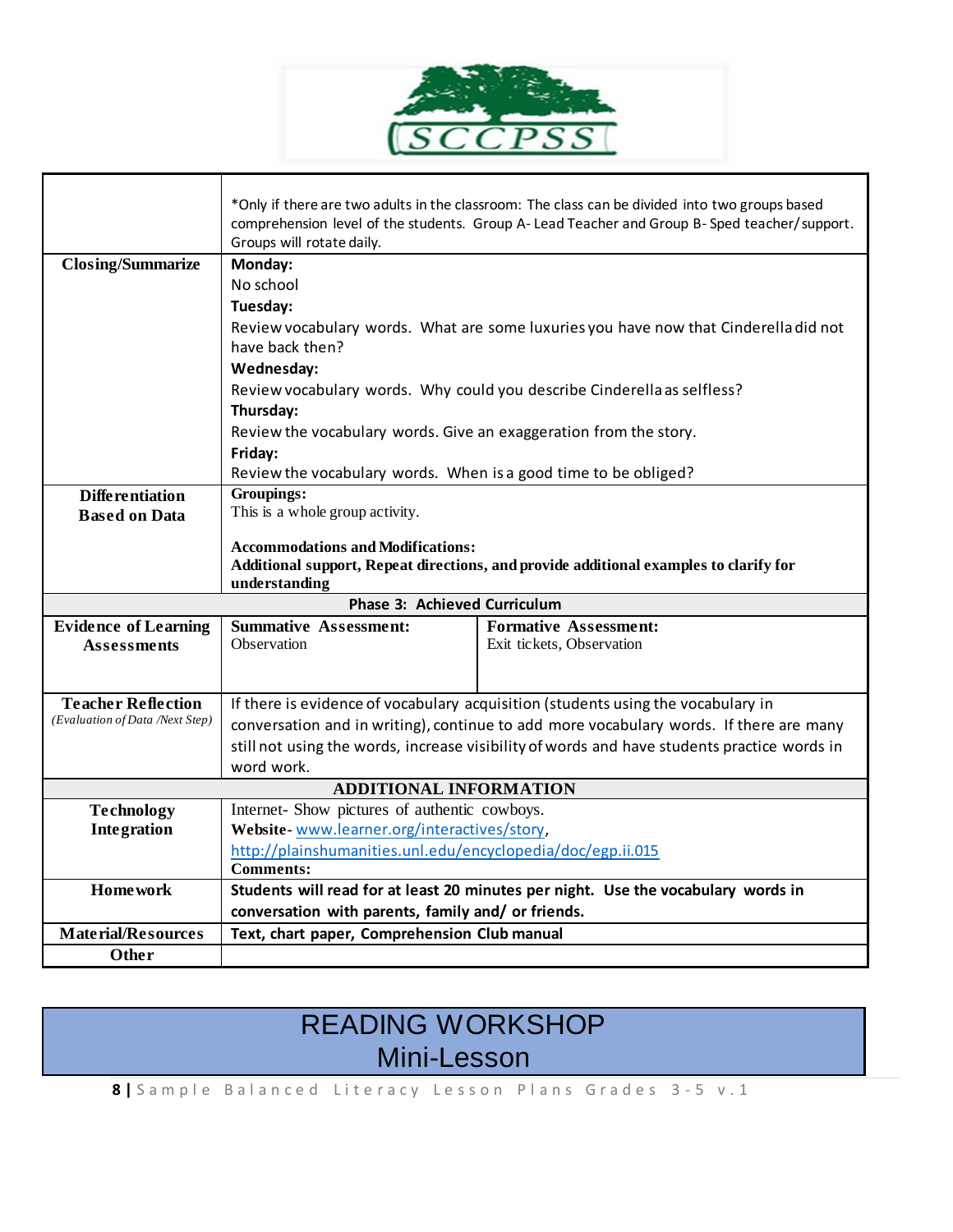

#### **Phase 1:** Intended Curriculum

**Week of: September 4- 8, 2017** ENGLISH LANGUAGE ARTS – 4TH GRADE

### **Standards and Elements:**

ELAGSE4RL4 Determine the meaning of words and phrases as they are used in a text, including those that allude to significant characters found in mythology

**Learning Targets:** *(What does the teacher expect the students to know, understand and be able to do?)*

- I CAN identify unknown words in a text
- I CAN make connections between definitions and the author's use of the word in the text
- I CAN transfer understanding to identify similar allusions in various contexts/texts

| <b>Phase 2: Delivered Curriculum</b> |                                                                                              |  |  |  |  |
|--------------------------------------|----------------------------------------------------------------------------------------------|--|--|--|--|
| <b>Activator</b>                     | Monday: No School                                                                            |  |  |  |  |
|                                      | Tuesday: Ask students to write on a Post-It note what they think the term corral means       |  |  |  |  |
|                                      | as it is used in the sentence- We were standing around the corral, leaning on the fence      |  |  |  |  |
|                                      | and watching the horses.                                                                     |  |  |  |  |
|                                      | Wednesday: Ask students to write on a Post-It note what they think the term wobbly           |  |  |  |  |
|                                      | means as it is used in the sentence-Only two days old, it was still getting used to walking  |  |  |  |  |
|                                      | on its long, wobbly legs.                                                                    |  |  |  |  |
|                                      | Thursday: Create a concept map or circle map using the word allusion.                        |  |  |  |  |
|                                      | Friday: Create a concept map or circle map using the word Amazon.                            |  |  |  |  |
| <b>Mini Lesson</b>                   | Monday:                                                                                      |  |  |  |  |
|                                      | No school                                                                                    |  |  |  |  |
|                                      | Tuesday:                                                                                     |  |  |  |  |
|                                      | Begin lesson with decomposing the first half of the standard. Explain the term context       |  |  |  |  |
|                                      | clues. Refer back to the read aloud and discuss the vocabulary words. Reference how we       |  |  |  |  |
|                                      | determined the meaning of some words from the text.                                          |  |  |  |  |
|                                      | <b>Wednesday:</b>                                                                            |  |  |  |  |
|                                      | Review the standard. Discuss the features used in determining the meaning a word in          |  |  |  |  |
|                                      | text using the read aloud as reference. Create an anchor chart with the students (Help       |  |  |  |  |
|                                      | from Features Chart) to model later in the guided practice.                                  |  |  |  |  |
|                                      | Thursday:                                                                                    |  |  |  |  |
|                                      | Begin lesson by decomposing the second half of the standard. Guide students in               |  |  |  |  |
|                                      | recognizing how the author's purposeful inclusion of allusion enhances the text and          |  |  |  |  |
|                                      | impacts their understanding. Use the chart from the Teacher Guidance to assist.              |  |  |  |  |
|                                      | Friday:                                                                                      |  |  |  |  |
|                                      | Review the standard and key terms with the students. Explain what the term mythology         |  |  |  |  |
|                                      | and allude. Referback to the activator to discuss the term "Amazon." Explain how an          |  |  |  |  |
|                                      | allusion is a statement that hints at something rather than being direct. Use the analogy    |  |  |  |  |
|                                      |                                                                                              |  |  |  |  |
|                                      |                                                                                              |  |  |  |  |
|                                      | of Wonder Woman and Amazon. Discuss the origin of the term Amazon according to<br>mythology. |  |  |  |  |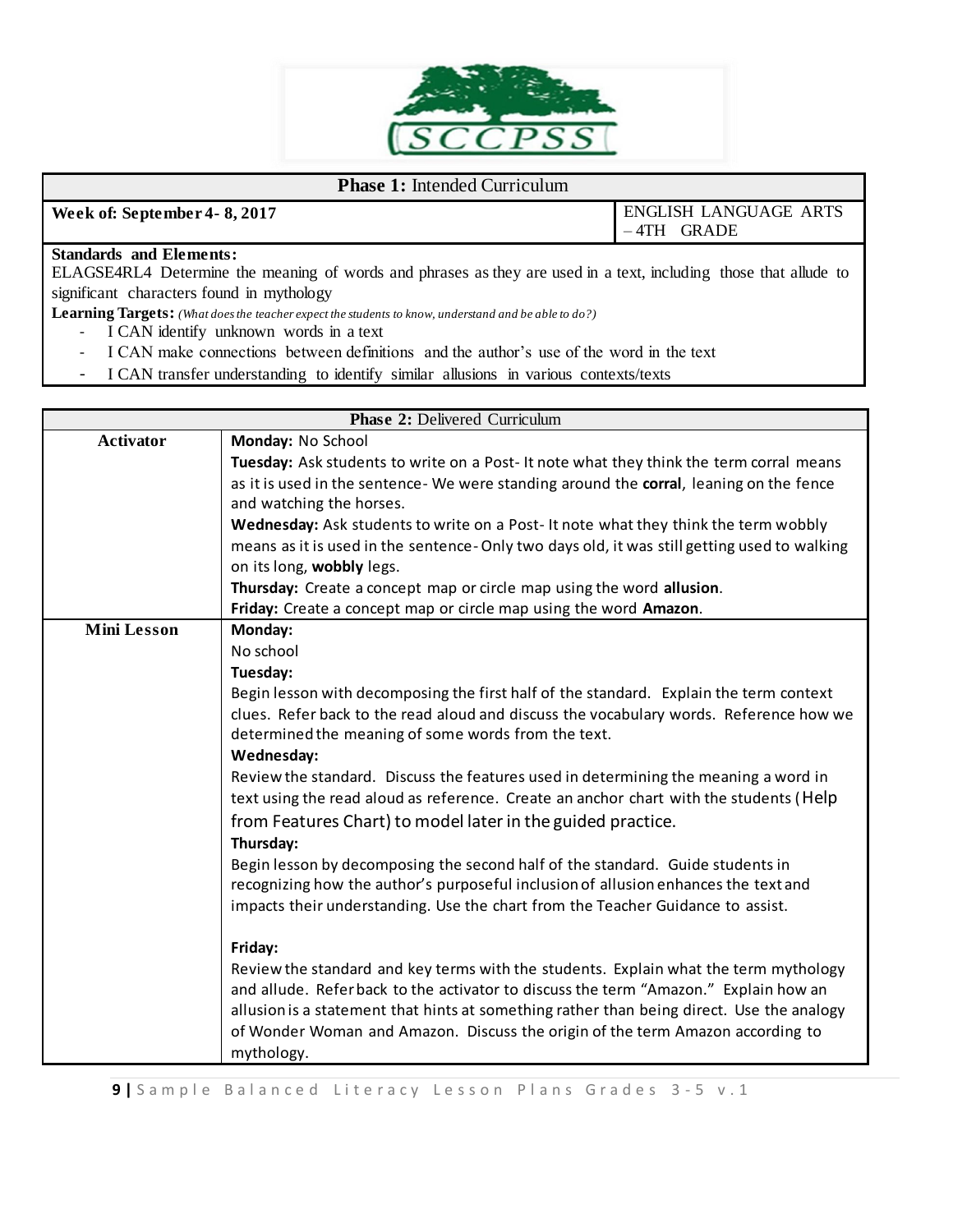

| <b>Guided Practice</b> | Monday: No school                                                                                                                                                            |  |  |  |
|------------------------|------------------------------------------------------------------------------------------------------------------------------------------------------------------------------|--|--|--|
|                        | Tuesday:                                                                                                                                                                     |  |  |  |
|                        | Refer back to the text to model with the students how to determine the meaning of                                                                                            |  |  |  |
|                        | unknown words. Include vocabulary study when introducing a literary text to assist                                                                                           |  |  |  |
|                        | students in understanding the meaning of words in context. Students can recreate                                                                                             |  |  |  |
|                        | vocabulary study sheets in notebook.                                                                                                                                         |  |  |  |
|                        | http://notebookingfairy.com/pixiedust/language-arts/vocab-notebooking-                                                                                                       |  |  |  |
|                        | pages.pdf                                                                                                                                                                    |  |  |  |
|                        | Wednesday:                                                                                                                                                                   |  |  |  |
|                        | Model using the Help from Features Chart from the Teacher Guidance to assist                                                                                                 |  |  |  |
|                        | students in understanding the meaning of words in context. Refer to the vocabulary<br>words from the read aloud.                                                             |  |  |  |
|                        | Thursday:                                                                                                                                                                    |  |  |  |
|                        | Using the chart created during the mini lesson. Practice with the students locating terms                                                                                    |  |  |  |
|                        | from a story to show how the inclusion of allusion in text has an impact on the story. Use                                                                                   |  |  |  |
|                        | some of these examples for the students. Create on chart paper and have the students                                                                                         |  |  |  |
|                        | determine the meaning of the word.                                                                                                                                           |  |  |  |
|                        | "I was surprised his nose was not growing like Pinocchio's." This refers to the story                                                                                        |  |  |  |
|                        | of Pinocchio, where his nose grew whenever he told a lie. It is from The Adventures of<br>Pinocchio, written by Carlo Collodi.                                               |  |  |  |
|                        | "When she lost her job, she acted like a Scrooge, and refused to buy anything that                                                                                           |  |  |  |
|                        | wasn't necessary." Scrooge was an extremely stingy character from Charles                                                                                                    |  |  |  |
|                        | Dickens' A Christmas Carol.                                                                                                                                                  |  |  |  |
|                        | "I thought the software would be useful, but it was a Trojan Horse." This refers to the<br>tale in Homer's Iliad where the Greeks built a large, hollow wooden horse to hide |  |  |  |
|                        | soldiers in. It was given as a gift to the enemy during the Trojan War and, once inside                                                                                      |  |  |  |
|                        | the enemy's walls, the soldiers broke out. By using trickery, the Greeks won the war.                                                                                        |  |  |  |
|                        | "He was a real Romeo with the ladies." Romeo, the lead character in Shakespeare's<br>$\bullet$                                                                               |  |  |  |
|                        | play, Romeo and Juliet, is considered to be a true romantic hero, and won over Juliet                                                                                        |  |  |  |
|                        | against her family's wishes.                                                                                                                                                 |  |  |  |
|                        | "Chocolate was her Achilles' heel." This means that her weakness was her love of<br>$\bullet$                                                                                |  |  |  |
|                        | chocolate. Achilles is a character in Greek mythology who was thought to be                                                                                                  |  |  |  |
|                        | invincible. His mother dipped him in magical water when he was a baby, and she held                                                                                          |  |  |  |
|                        | him by the heel. So his heel was the only part of him not protected by the magic.<br>Read more at http://examples.yourdictionary.com/examples-of-                            |  |  |  |
|                        | allusion.html#5qQEoiGlz5ssQvX8.99                                                                                                                                            |  |  |  |
|                        | Friday:                                                                                                                                                                      |  |  |  |
|                        | Emphasize vocabulary derived from allusions to mythological characters when reading                                                                                          |  |  |  |
|                        | literary texts (e.g. Pandora's box, Achilles heel, Midas touch). Refer to the Guidance for                                                                                   |  |  |  |
|                        | Chart. Model by reading http://www.storynory.com/2009/08/03/the-midas-touch/                                                                                                 |  |  |  |
|                        | about the Midas touch. Students will begin a vocabulary study on mythological terms or                                                                                       |  |  |  |
|                        | other terms found in different text in their Reader's Notebooks.                                                                                                             |  |  |  |
| <b>Transition</b>      | Monday: No school                                                                                                                                                            |  |  |  |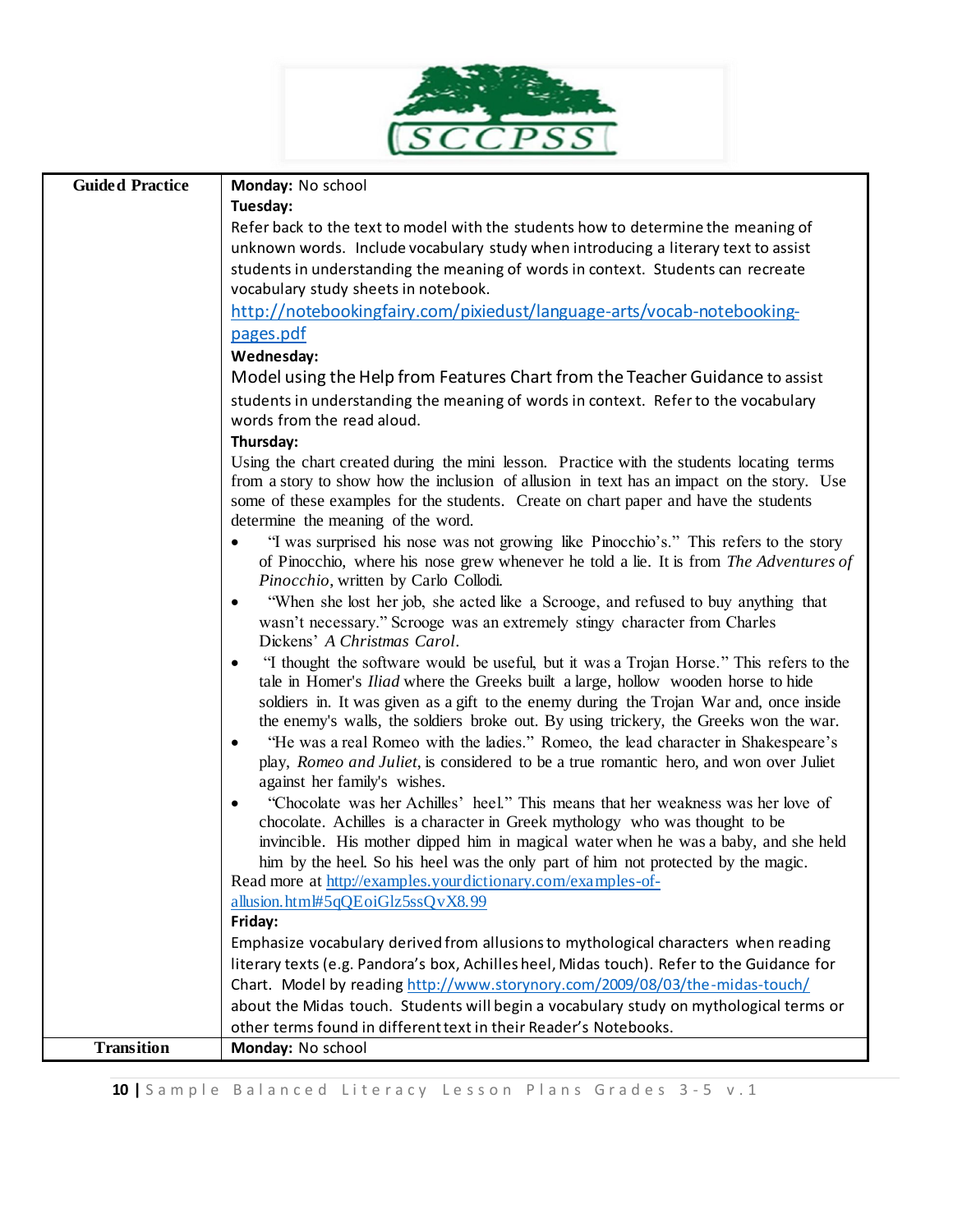

|                                               | Tuesday:<br>Review the rotation of stations with the students. Review the rituals and routines for                                                                          |                                                                                 |  |                                                                                       |  |
|-----------------------------------------------|-----------------------------------------------------------------------------------------------------------------------------------------------------------------------------|---------------------------------------------------------------------------------|--|---------------------------------------------------------------------------------------|--|
|                                               | stations and for asking for assistance.<br>Wednesday:<br>Prompt students to add words in their Reader's notebook while they are in the Listening                            |                                                                                 |  |                                                                                       |  |
|                                               |                                                                                                                                                                             |                                                                                 |  |                                                                                       |  |
|                                               |                                                                                                                                                                             |                                                                                 |  |                                                                                       |  |
|                                               | Thursday:                                                                                                                                                                   | to Reading, Reading to Self, and Reading to Someone stations.                   |  |                                                                                       |  |
|                                               | Prompt students to add words in their Reader's notebook while they are in the Listening                                                                                     |                                                                                 |  |                                                                                       |  |
|                                               | to Reading, Reading to Self, and Reading to Someone stations.<br>Friday:                                                                                                    |                                                                                 |  |                                                                                       |  |
|                                               |                                                                                                                                                                             |                                                                                 |  |                                                                                       |  |
|                                               | Prompt students to share their information about the phrase Midas touch. Remind                                                                                             |                                                                                 |  |                                                                                       |  |
|                                               | students to continue to add words in their Reader's notebook while they are in the                                                                                          |                                                                                 |  |                                                                                       |  |
|                                               | different stations.                                                                                                                                                         |                                                                                 |  |                                                                                       |  |
|                                               |                                                                                                                                                                             | <b>Work Stations</b>                                                            |  |                                                                                       |  |
| <b>Guided Reading</b>                         | <b>Groupings &amp; Strategy:</b>                                                                                                                                            |                                                                                 |  |                                                                                       |  |
|                                               | Each week the students will rotate to various stations and complete tasks. While<br>students are in stations/centers, the teacher, EIP, and Sped teacher/ support will pull |                                                                                 |  |                                                                                       |  |
|                                               | students for guided reading.                                                                                                                                                |                                                                                 |  |                                                                                       |  |
|                                               |                                                                                                                                                                             | Weekly or Biweekly, the teachers and Sped teacher/ Support will conference with |  |                                                                                       |  |
|                                               |                                                                                                                                                                             |                                                                                 |  | students about their reading through running record and reading comprehension review. |  |
|                                               | <b>Center Rotation:</b>                                                                                                                                                     |                                                                                 |  |                                                                                       |  |
| <b>Read to Self</b>                           | <b>Read to Self</b> – self-selected text<br>Read to Someone - self-selected text                                                                                            |                                                                                 |  |                                                                                       |  |
| <b>Read to Someone</b>                        | Working on Writing $-$ center task cards                                                                                                                                    |                                                                                 |  |                                                                                       |  |
| <b>Working on Writing</b>                     | Word Work – complete sort activities & $\frac{FCRR - morphemic \ structures}{}$                                                                                             |                                                                                 |  |                                                                                       |  |
| <b>Word Work</b>                              | <b>Listen to Reading – myOn</b>                                                                                                                                             |                                                                                 |  |                                                                                       |  |
| <b>Listen to Reading</b><br><b>Technology</b> | Technology – research projects / Moby Max                                                                                                                                   |                                                                                 |  |                                                                                       |  |
| <b>Science/Social St.</b>                     | Science/Social St. - research projects                                                                                                                                      |                                                                                 |  |                                                                                       |  |
|                                               | Guided Reading Groups (groups for two weeks. Students may need to move based on                                                                                             |                                                                                 |  |                                                                                       |  |
|                                               | improvements in reading and comprehending information. Students will be reassessed and                                                                                      |                                                                                 |  |                                                                                       |  |
|                                               | typically moved after two weeks to four weeks of guided reading):                                                                                                           |                                                                                 |  |                                                                                       |  |
|                                               | Some classes may have two groups on the same level. There should not be more than 4- 6                                                                                      |                                                                                 |  |                                                                                       |  |
|                                               | students in a group.                                                                                                                                                        |                                                                                 |  |                                                                                       |  |
|                                               | <b>Homogeneous Groups</b>                                                                                                                                                   |                                                                                 |  |                                                                                       |  |
|                                               | <b>U</b> of Florida<br>Florida St.<br>Savannah St<br><b>UGA</b>                                                                                                             |                                                                                 |  |                                                                                       |  |
|                                               |                                                                                                                                                                             |                                                                                 |  |                                                                                       |  |
|                                               |                                                                                                                                                                             |                                                                                 |  |                                                                                       |  |
|                                               |                                                                                                                                                                             |                                                                                 |  |                                                                                       |  |
|                                               |                                                                                                                                                                             |                                                                                 |  |                                                                                       |  |
|                                               | Group                                                                                                                                                                       |                                                                                 |  | Skills Focus (Based on the level of                                                   |  |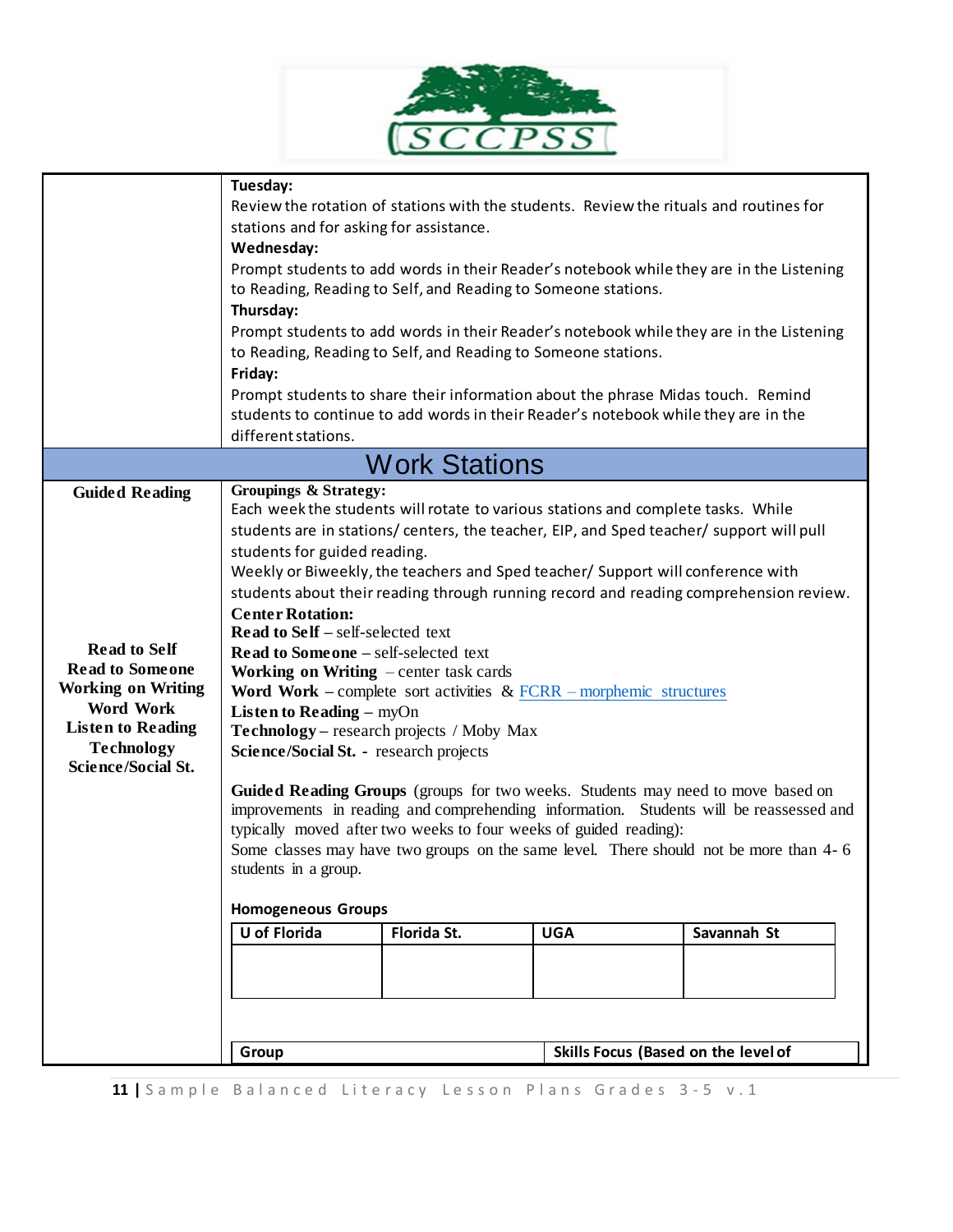

|                                                              | Rated from lowest to highest                                                                                    | groups/ interest/ Wilson)                                                                                     |  |  |
|--------------------------------------------------------------|-----------------------------------------------------------------------------------------------------------------|---------------------------------------------------------------------------------------------------------------|--|--|
|                                                              | U of Florida (every day)                                                                                        | Fluency and basic comprehension- Below                                                                        |  |  |
|                                                              | Lead and/ or Sped Teacher                                                                                       | grade level but close                                                                                         |  |  |
|                                                              | Florida St. (every day)                                                                                         | Comprehension and vocabulary                                                                                  |  |  |
|                                                              | Lead and/ or Sped Teacher                                                                                       | On grade level                                                                                                |  |  |
|                                                              | UGA (three days a week)                                                                                         | Comprehension and vocabulary                                                                                  |  |  |
|                                                              | Lead and/ or Sped Teacher                                                                                       | On grade level                                                                                                |  |  |
|                                                              | Savannah St. (three days a week)                                                                                | Comprehension and vocabulary-                                                                                 |  |  |
|                                                              | Lead and/ or Sped Teacher<br>Above grade level                                                                  |                                                                                                               |  |  |
|                                                              |                                                                                                                 |                                                                                                               |  |  |
|                                                              |                                                                                                                 |                                                                                                               |  |  |
|                                                              | Intervention:                                                                                                   |                                                                                                               |  |  |
|                                                              | Students will be grouped based on their level. The intervention group will work with                            |                                                                                                               |  |  |
|                                                              | students using MAP review and Fluency Assessment.                                                               |                                                                                                               |  |  |
|                                                              |                                                                                                                 |                                                                                                               |  |  |
|                                                              | <b>Accommodations and Modifications:</b>                                                                        |                                                                                                               |  |  |
|                                                              | Additional support, Repeat directions, and provide additional examples to clarify for<br>understanding          |                                                                                                               |  |  |
| <b>Closing/Summarizing</b>                                   |                                                                                                                 |                                                                                                               |  |  |
|                                                              |                                                                                                                 | (Groups will share during the closing. 2-3 students per day will share from the stations as it relates to the |  |  |
| standard.)                                                   |                                                                                                                 |                                                                                                               |  |  |
| Monday: No School                                            |                                                                                                                 |                                                                                                               |  |  |
|                                                              |                                                                                                                 | Tuesday: Review Standard. Have students share vocabulary words they found in their texts. Other students will |  |  |
|                                                              | provide feedback using accountable talk with their peers.                                                       |                                                                                                               |  |  |
|                                                              | Wednesday: Review Standard. Have students share vocabulary words they found in their texts. Other students will |                                                                                                               |  |  |
| provide feedback using accountable talk with their peers.    |                                                                                                                 |                                                                                                               |  |  |
|                                                              | Thursday: Review Standard. Have students share vocabulary words they found in their texts. Other students will  |                                                                                                               |  |  |
| provide feedback using accountable talk with their peers.    |                                                                                                                 |                                                                                                               |  |  |
|                                                              | Friday: Review Standard. Have students share vocabulary words they found in their texts. Other students will    |                                                                                                               |  |  |
|                                                              | provide feedback using accountable talk with their peers.                                                       |                                                                                                               |  |  |
| <b>Phase 3: Achieved Curriculum</b>                          |                                                                                                                 |                                                                                                               |  |  |
| <b>Evidence of Learning</b>                                  | <b>Summative Assessment:</b>                                                                                    | <b>Formative Assessment:</b>                                                                                  |  |  |
| <b>Assessments</b>                                           | Performance task will be given                                                                                  | <b>Running records</b>                                                                                        |  |  |
|                                                              | during week two of this unit.                                                                                   | <b>Observations</b>                                                                                           |  |  |
|                                                              |                                                                                                                 |                                                                                                               |  |  |
| <b>Teacher Reflection</b><br>(Evaluation of Data /Next Step) | The groups will be based on the various data-Unify summative assessments, running                               |                                                                                                               |  |  |
|                                                              | records, MAP review                                                                                             |                                                                                                               |  |  |
| <b>Technology</b>                                            | <b>ADDITIONAL INFORMATION</b><br>Websites:                                                                      |                                                                                                               |  |  |
| Integration                                                  | http://www.thehellenictimes.com/language.html                                                                   |                                                                                                               |  |  |
|                                                              |                                                                                                                 | http://mrslorber.weebly.com/elagse4rl4-meaning-of-words-and-phrases.html                                      |  |  |
|                                                              | http://reference.yourdictionary.com/resources/roots-english-words-greek-mythology.html                          |                                                                                                               |  |  |
|                                                              | https://www.myon.com/login/                                                                                     |                                                                                                               |  |  |
|                                                              |                                                                                                                 |                                                                                                               |  |  |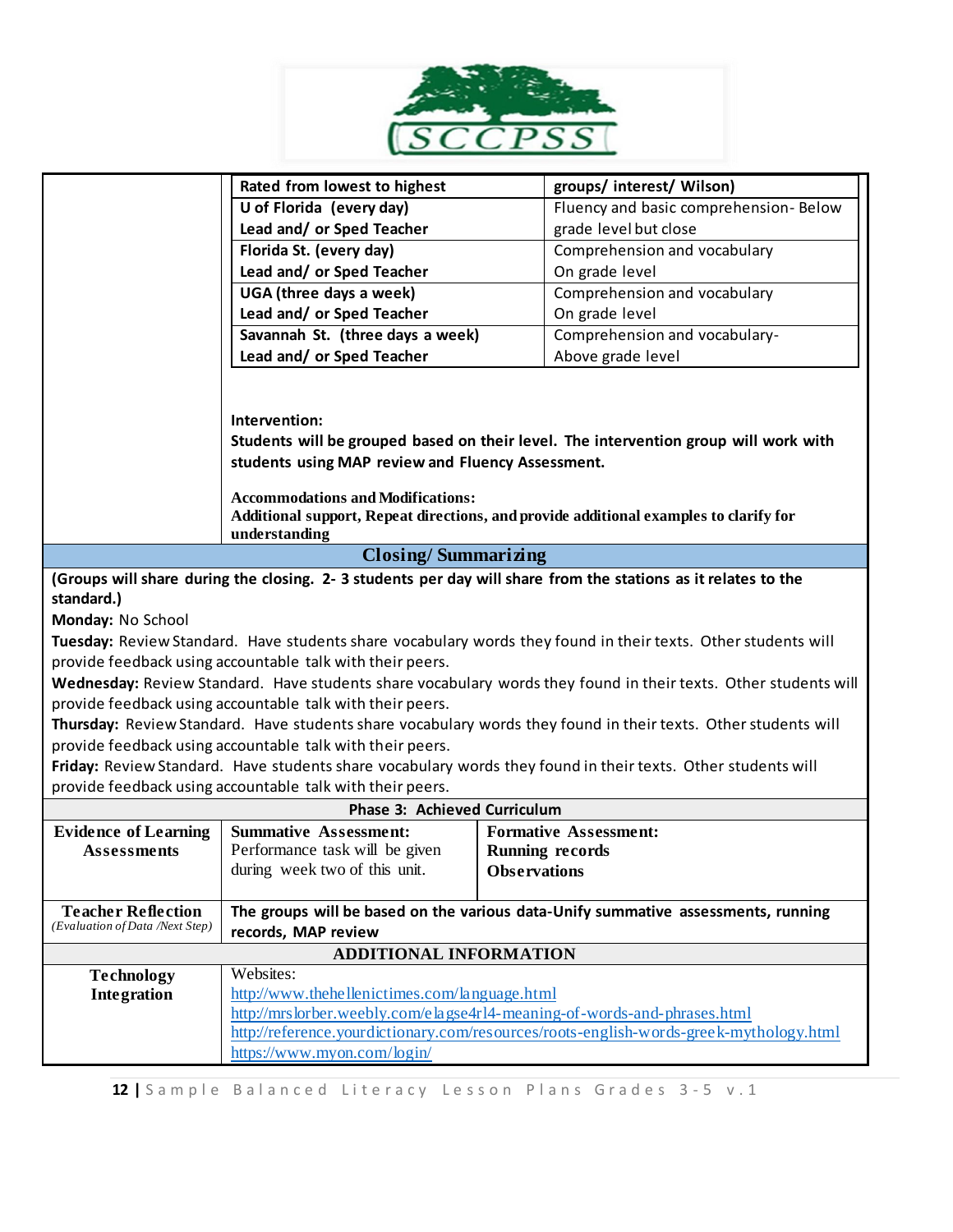

|                           | https://www.mobymax.com/signin<br>https://digital.readworks.org/<br>https://readtheory.org/auth/login                                    |  |  |  |
|---------------------------|------------------------------------------------------------------------------------------------------------------------------------------|--|--|--|
|                           | Comments: Students will use the various websites during the rotation.                                                                    |  |  |  |
| <b>Home work</b>          | Read at least 20 minutes daily.                                                                                                          |  |  |  |
| <b>Material/Resources</b> | Read aloud, charts, leveled readers, independent texts, reader's notebook, Items for<br>stations (based on the activity in each station) |  |  |  |
| Other/key terms           | allude/allusion<br>mythology<br>context                                                                                                  |  |  |  |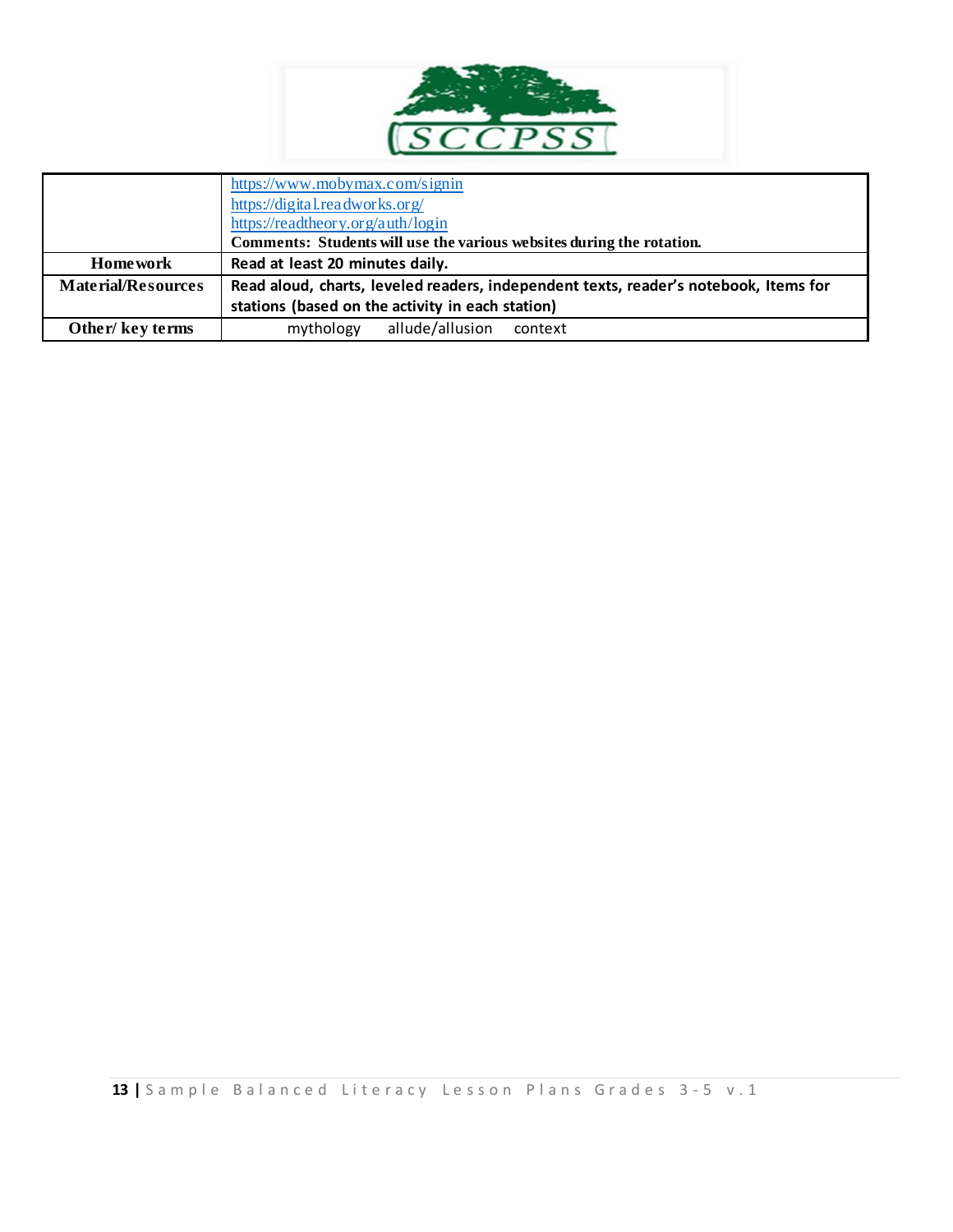

## WRITING WORKSHOP

**Phase 1:** Intended Curriculum

**Week of: September 4- 8, 2017** ENGLISH LANGUAGE ARTS – 4TH GRADE

#### **Standards and Elements:**

ELAGSE4W2: *Write informative/explanatory texts to examine a topic and convey ideas and information clearly* ELAGSE4W5-8 ELAGSE4L1-2 **Learning Targets:** *(What does the teacher expect the students to know, understand and be able to do?)* I can write an informative/ explanatory text. I can examine a topic. I can convey ideas and information.

I can inform the reader about the topic.

I can include details that add information, support key ideas, and help the reader make connections.

| <b>Phase 2: Delivered Curriculum</b> |                                                                                            |  |
|--------------------------------------|--------------------------------------------------------------------------------------------|--|
| <b>Activator</b>                     | Monday:                                                                                    |  |
|                                      | No School                                                                                  |  |
|                                      | Tuesday:                                                                                   |  |
|                                      | Using the Scoring Guide, have a brief discussion about having a clear central theme. Why   |  |
|                                      | that is point in particular essential to creating a strong piece of writing?               |  |
|                                      | Wednesday:                                                                                 |  |
|                                      | Warm up activity- Project and Discuss with the students.                                   |  |
|                                      | How clear is this paragraph's topic?                                                       |  |
|                                      | There are many different types of homes for animals. Animals need food, water, and         |  |
|                                      | shelter. Building or finding a home is hard work for an animal in the wild.                |  |
|                                      | Revise the paragraph and have the students select one topic and expand.                    |  |
|                                      | Thursday:                                                                                  |  |
|                                      | Show video clip of Betsy Franco and briefly discuss her ideas and advice about writing.    |  |
|                                      | If clip is not available, have an open discussion about how authors choose ideas for their |  |
|                                      | books.                                                                                     |  |
|                                      | Friday:                                                                                    |  |
|                                      | Reflect on what they've learned about finding a topic.                                     |  |
| <b>Mini Lesson</b>                   | Monday:                                                                                    |  |
|                                      | No School                                                                                  |  |
|                                      | Tuesday: pages 76-77                                                                       |  |
|                                      | Begin with decomposing the standard. Project the benchmark papers. Read them aloud         |  |
|                                      | and invite comments. Compare the two writings with the students.                           |  |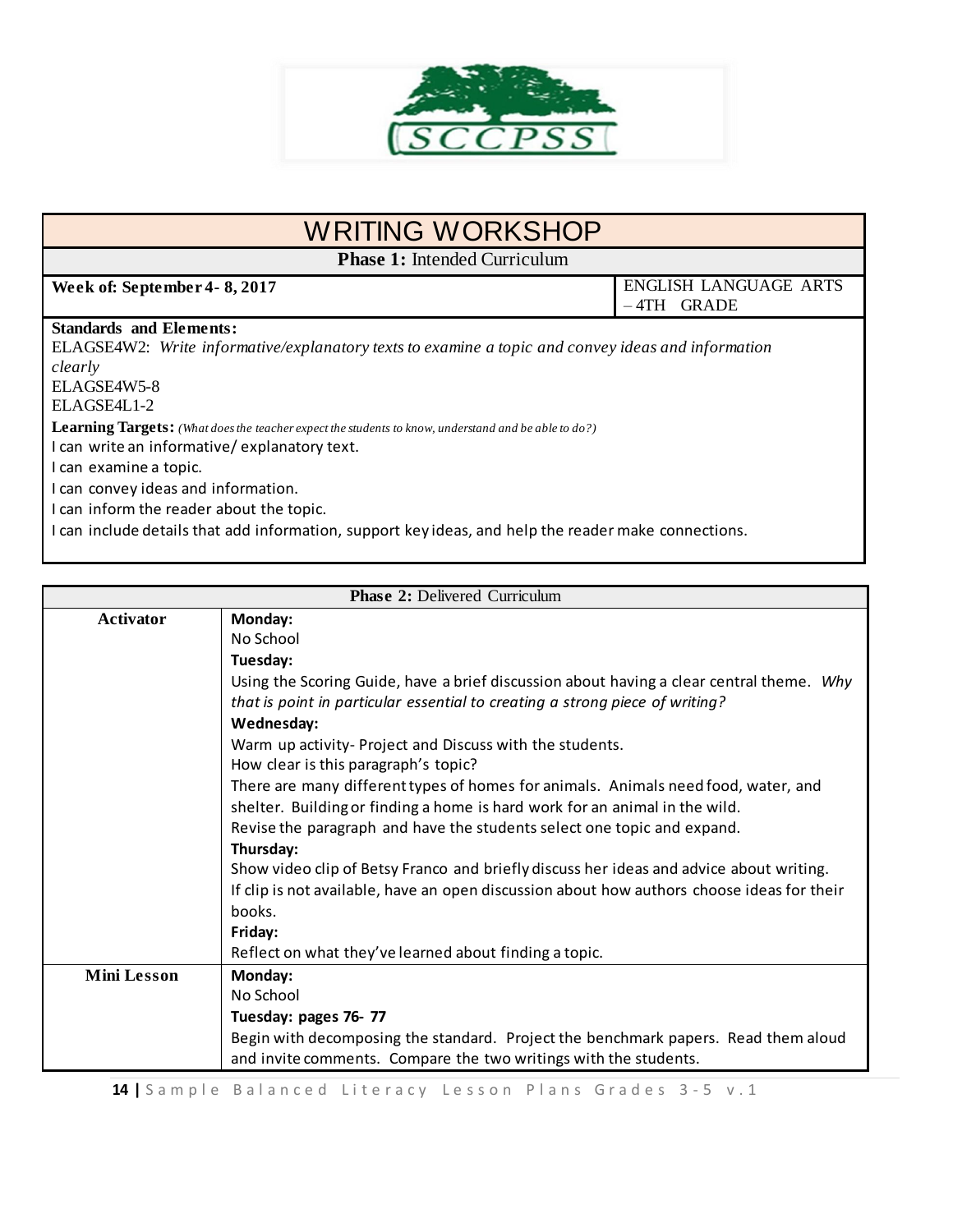

|                     | Introduce- (Picturing Topics) Explain that ideas for writing can pop up anytime. Explain                                                                                                       |                                                                                            |                                                                                    |                                                                                             |  |
|---------------------|------------------------------------------------------------------------------------------------------------------------------------------------------------------------------------------------|--------------------------------------------------------------------------------------------|------------------------------------------------------------------------------------|---------------------------------------------------------------------------------------------|--|
|                     | that different ways to capture the moments are to use a notebook, and look at pictures.                                                                                                        |                                                                                            |                                                                                    |                                                                                             |  |
|                     | Explore- Explain that they will use pictures and their own experiences to help generate                                                                                                        |                                                                                            |                                                                                    |                                                                                             |  |
|                     |                                                                                                                                                                                                |                                                                                            | ideas. Have students take turns reading aloud the directions:                      |                                                                                             |  |
|                     |                                                                                                                                                                                                |                                                                                            | 1. Collect photos and drawings that capture your attention-from magazines,         |                                                                                             |  |
|                     |                                                                                                                                                                                                |                                                                                            | newspapers, family albums, and other sources around you.                           |                                                                                             |  |
|                     |                                                                                                                                                                                                |                                                                                            |                                                                                    | 2. Study each picture, jot down what you notice, wonder, and feel about one of              |  |
|                     |                                                                                                                                                                                                | them.                                                                                      |                                                                                    |                                                                                             |  |
|                     | What information does the picture contain? Write a caption to get started.<br>3.                                                                                                               |                                                                                            |                                                                                    |                                                                                             |  |
|                     |                                                                                                                                                                                                | What I Notice                                                                              | What I Wonder                                                                      | What I Feel                                                                                 |  |
|                     |                                                                                                                                                                                                |                                                                                            |                                                                                    |                                                                                             |  |
|                     |                                                                                                                                                                                                |                                                                                            |                                                                                    |                                                                                             |  |
|                     |                                                                                                                                                                                                |                                                                                            |                                                                                    |                                                                                             |  |
|                     |                                                                                                                                                                                                | Caption:                                                                                   |                                                                                    |                                                                                             |  |
|                     |                                                                                                                                                                                                | Model using your story. Have students share from your story.                               |                                                                                    |                                                                                             |  |
|                     |                                                                                                                                                                                                | Wednesday: pages 79                                                                        |                                                                                    |                                                                                             |  |
|                     |                                                                                                                                                                                                | Convention Focus- Punctuating Effectively                                                  |                                                                                    |                                                                                             |  |
|                     |                                                                                                                                                                                                |                                                                                            |                                                                                    | Tips for Teaching about Punctuation- Prompt students to look in their own writing to        |  |
|                     | determine where punctuation might be needed. Use resources in the classroom to show                                                                                                            |                                                                                            |                                                                                    |                                                                                             |  |
|                     | good examples. Read a passage without punctuation and discuss the errors.<br>Play Guess the Rule with the students. (Sentence Study) Write the sentences on the<br>board. Ask: What's my rule? |                                                                                            |                                                                                    |                                                                                             |  |
|                     |                                                                                                                                                                                                |                                                                                            |                                                                                    |                                                                                             |  |
|                     |                                                                                                                                                                                                |                                                                                            |                                                                                    |                                                                                             |  |
|                     |                                                                                                                                                                                                | Project revised Warm- Up with Errors and read it aloud.                                    |                                                                                    |                                                                                             |  |
|                     |                                                                                                                                                                                                | Thursday:                                                                                  |                                                                                    |                                                                                             |  |
|                     | *mentor text if available-Zero Is the Leaves on the Tree by Betsy Franco                                                                                                                       |                                                                                            |                                                                                    |                                                                                             |  |
|                     | Select a text that has a clear topic.                                                                                                                                                          |                                                                                            |                                                                                    |                                                                                             |  |
|                     |                                                                                                                                                                                                | Project the key qualities: Ideas and remind students they're continuing to work on finding |                                                                                    |                                                                                             |  |
|                     | a topic.                                                                                                                                                                                       |                                                                                            |                                                                                    |                                                                                             |  |
|                     | Discuss the book cover and explain the clear topic for the book. Have students                                                                                                                 |                                                                                            |                                                                                    |                                                                                             |  |
|                     |                                                                                                                                                                                                | brainstorm what they expect to read in the book. Read the book aloud to the students.      |                                                                                    |                                                                                             |  |
|                     | Friday:                                                                                                                                                                                        |                                                                                            |                                                                                    |                                                                                             |  |
|                     |                                                                                                                                                                                                |                                                                                            |                                                                                    | Explain the process for Conferencing with students. During this time the other students     |  |
|                     |                                                                                                                                                                                                |                                                                                            |                                                                                    | will be completing their writing while the teacher will be conducting conferences with      |  |
|                     | students.                                                                                                                                                                                      |                                                                                            |                                                                                    |                                                                                             |  |
|                     |                                                                                                                                                                                                |                                                                                            |                                                                                    | *Students will need to complete Partner Punctuation Check- pair students and have them      |  |
|                     |                                                                                                                                                                                                | swap papers to check each other's two sentences.                                           |                                                                                    |                                                                                             |  |
| <b>Work Session</b> | Monday:                                                                                                                                                                                        |                                                                                            |                                                                                    |                                                                                             |  |
|                     | No School                                                                                                                                                                                      |                                                                                            |                                                                                    |                                                                                             |  |
|                     |                                                                                                                                                                                                | Tuesday: page 77                                                                           |                                                                                    |                                                                                             |  |
|                     |                                                                                                                                                                                                |                                                                                            |                                                                                    | Explore-Have students choose two or three pictures and record their observations on the     |  |
|                     |                                                                                                                                                                                                |                                                                                            | Picturing Topics page or a separate sheet of paper. Allow time to share. Ask: What |                                                                                             |  |
|                     |                                                                                                                                                                                                |                                                                                            | possible informative/ explanatory writing topics can you think of to go with your  |                                                                                             |  |
|                     |                                                                                                                                                                                                |                                                                                            |                                                                                    |                                                                                             |  |
|                     |                                                                                                                                                                                                |                                                                                            |                                                                                    | observations and ideas? Create a list of possible topics. Have students begin on their unit |  |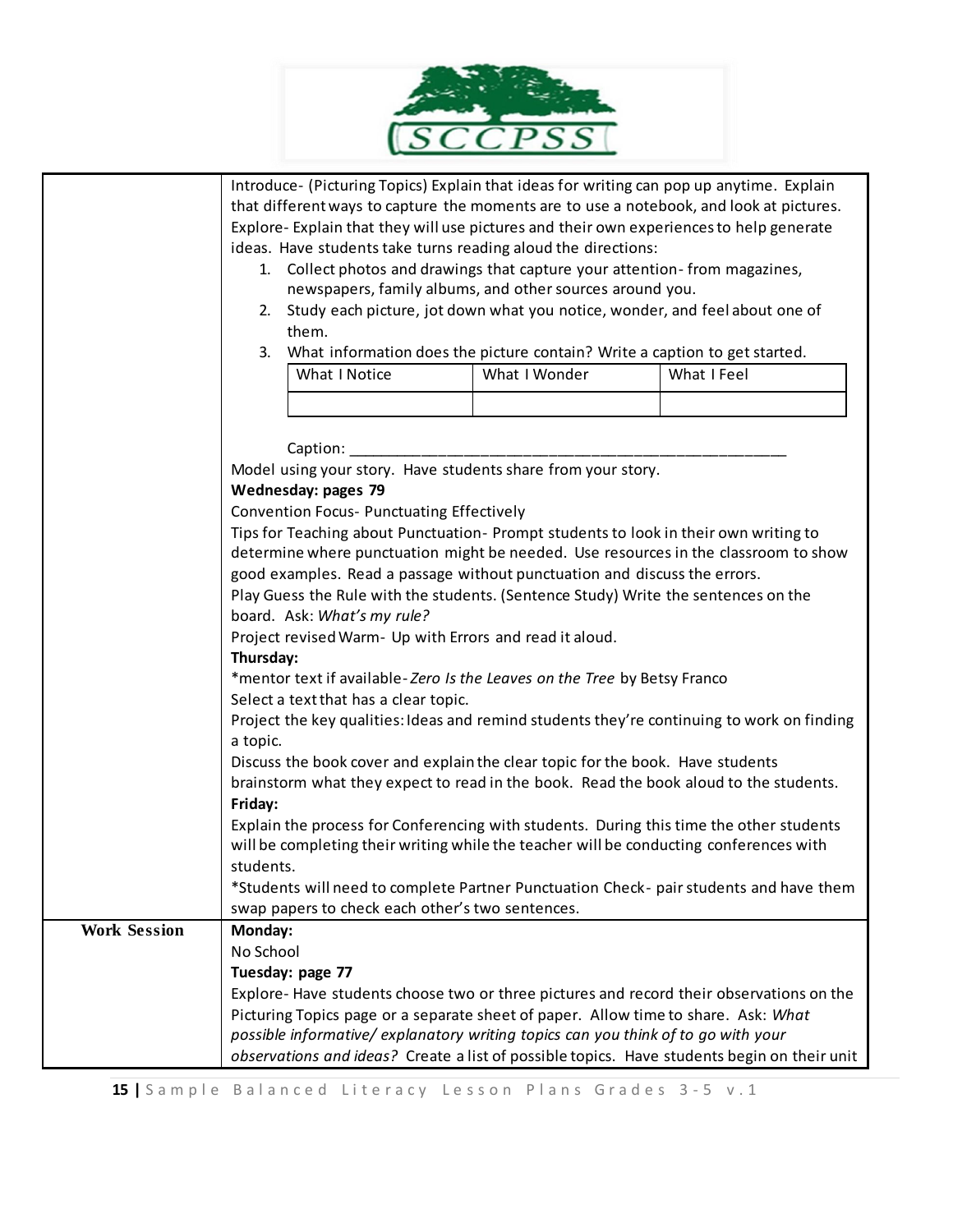

| projects. Circulate and confer with students. Have students review their writing folders        |
|-------------------------------------------------------------------------------------------------|
| and choose a paper that needs revision based on the lesson taught. Conference and               |
| provide suggestions with the student.                                                           |
| Wednesday: pages 80-81                                                                          |
| When students are not in Groups- students will complete one of the following activities.        |
| 1. Complete page 44 in Student handbook. 2. Complete the two correctly written                  |
| punctuated sentences using colons.                                                              |
| Differentiated Small Groups- Students will work in 3 groups- two independent and one<br>guided. |
| Group A- (beginning) Project Warm Up 1. Ask: can you identify the topic of this                 |
| paragraph? Model how to choose one of the topics for revision. On chart paper, write            |
| "Building or finding a home is hard work for an animal in the wild." Ask: What do we            |
| really want readers to know about this topic? Have students visualize and describe              |
| building a nest as you draw their ideas on chart paper. Work with students to write a           |
| clear, focused, and compelling paragraph based on the drawings. Ask: How did we                 |
| improve the original paragraph?                                                                 |
| Group B- Project the paragraph created by group A, explaining how it is written on a            |
| single topic. Refer to the Think About Questions and ask them to answer based on the            |
| topic written by Group A-                                                                       |
| Have I chosen a topic I really like?                                                            |
| Do I have something new to say about this topic?                                                |
| Am I writing about what I know and care about?                                                  |
| Have I gathered enough information so that I am ready to write?                                 |
| Have students refer back to their warm up papers and have them write down ways to               |
| make it clearer and elaborate on it.                                                            |
| Group C- Return warm up papers and discuss what makes them strong. Discuss the                  |
| revised Warm Up 1. Have students jot down their ideas on their writing journal for future       |
| reference.                                                                                      |
| Thursday: page 83                                                                               |
| Have students complete a web about the book with the topic in the middle. As you                |
| reread the book, as students to listen and jot down their three favorite examples.              |
| Students will need to share with a partner. Ask: Which of the author's examples is your         |
| favorite? Why?                                                                                  |
| Do you think that _____ is a strong topic for the book? Why or why not? What other              |
| concepts could be topics for the book?                                                          |
| How did the author "zero in" on the topic for the book? Why do you think she chose this         |
| topic?                                                                                          |
| Have students to continue working on their unit project. While students are working,            |
| conference with students by having them work on the piece they selected from their              |
| folder on Day 1, elaborate on the topic. Encourage them to use a separate paper to              |
| complete.                                                                                       |
| Friday:                                                                                         |
| One- on One Conference: have students continue working on their informative/                    |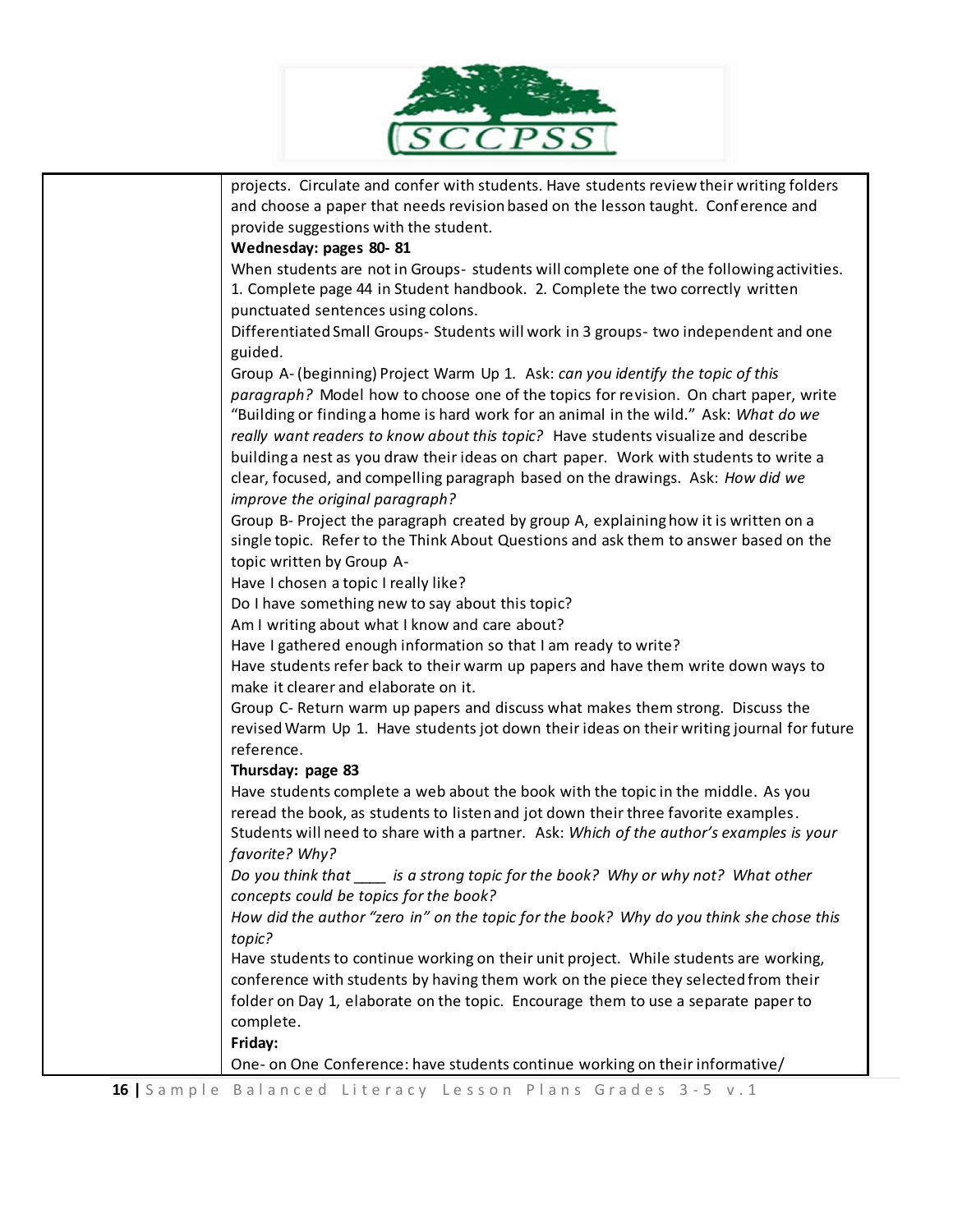

|                                                              |                                                                                           | explanatory unit project, revising and editing on their work. Circulate and complete             |  |  |  |
|--------------------------------------------------------------|-------------------------------------------------------------------------------------------|--------------------------------------------------------------------------------------------------|--|--|--|
|                                                              | Teacher Contact Record.                                                                   |                                                                                                  |  |  |  |
|                                                              | The quick stop- (students who are working well) What's something you wrote about this     |                                                                                                  |  |  |  |
|                                                              | topic that you think is fresh and original?                                               |                                                                                                  |  |  |  |
|                                                              | The stop and Chat- (students who have a quick question or straight forward problem)       |                                                                                                  |  |  |  |
|                                                              | Think about one thing that really matters to you about this topic. Let's think of several |                                                                                                  |  |  |  |
|                                                              | things you could say about that without straying from your main idea.                     |                                                                                                  |  |  |  |
|                                                              |                                                                                           | The stop and Stay- (for students who need a lot of help) Hmmm I think it's easier if I pick      |  |  |  |
|                                                              |                                                                                           | the topic than if you pick it yourself. But, your best writing usually happens when you are      |  |  |  |
|                                                              | the one to choose, so let's thin about ideas that you have and then zero in on one so you |                                                                                                  |  |  |  |
|                                                              | can get started.                                                                          |                                                                                                  |  |  |  |
| <b>Closing/Summarize</b>                                     | Monday:                                                                                   |                                                                                                  |  |  |  |
|                                                              | No School                                                                                 |                                                                                                  |  |  |  |
|                                                              | Tuesday:                                                                                  |                                                                                                  |  |  |  |
|                                                              | Wrap Up- remind students that an inspiration can come from anywhere. Encourage            |                                                                                                  |  |  |  |
|                                                              | students to keep a journal/ notebook with them to write down observations, thoughts,      |                                                                                                  |  |  |  |
|                                                              | and ideas. Those notes can lead to writing topics.                                        |                                                                                                  |  |  |  |
|                                                              | Wednesday:                                                                                |                                                                                                  |  |  |  |
|                                                              | Review the three forms of punctuations-colon, comma, and period.                          |                                                                                                  |  |  |  |
|                                                              | Thursday: page 83                                                                         |                                                                                                  |  |  |  |
|                                                              |                                                                                           | Wrap- Up: ask students how the author's clear topic helped them think about finding a            |  |  |  |
|                                                              | just-right topic for their informative/explanatory unit project.                          |                                                                                                  |  |  |  |
|                                                              | Friday:                                                                                   |                                                                                                  |  |  |  |
|                                                              | Whole class reflection-gather students and have them share with their classmates what     |                                                                                                  |  |  |  |
|                                                              | they've learned, focusing on the central question: How have I become a better writer as a |                                                                                                  |  |  |  |
|                                                              | result of this week's work? Chart responses for future work.                              |                                                                                                  |  |  |  |
| <b>Differentiation</b>                                       | Groupings:                                                                                |                                                                                                  |  |  |  |
| <b>Based on Data</b>                                         | This is a whole group activity.                                                           | There are components of these lessons that are small group as well as independent work.          |  |  |  |
|                                                              |                                                                                           | Only if there are two adults in the classroom: The class can be divided into two groups based on |  |  |  |
|                                                              |                                                                                           | needs of the students. Group A- Lead Teacher and Group B- Sped teacher/support                   |  |  |  |
|                                                              | <b>Accommodations and Modifications:</b>                                                  |                                                                                                  |  |  |  |
|                                                              |                                                                                           | Additional support, Repeat directions, and provide additional examples to clarify for            |  |  |  |
|                                                              | understanding                                                                             |                                                                                                  |  |  |  |
|                                                              | Phase 3: Achieved Curriculum                                                              |                                                                                                  |  |  |  |
| <b>Evidence of Learning</b>                                  | <b>Summative Assessment:</b><br>Unit project                                              | <b>Formative Assessment:</b>                                                                     |  |  |  |
| <b>Assessments</b>                                           |                                                                                           | Observations, conferences with students, Spelling check                                          |  |  |  |
| <b>Teacher Reflection</b><br>(Evaluation of Data /Next Step) |                                                                                           | Grouping of students will be determined based on their writing about the creatures on            |  |  |  |
|                                                              | Tuesday. Typically this will happen on day 2 of the week. This is a short week so I had   |                                                                                                  |  |  |  |
|                                                              | to make an adjustment.                                                                    |                                                                                                  |  |  |  |
|                                                              | <b>ADDITIONAL INFORMATION</b><br>Traitspace if available                                  |                                                                                                  |  |  |  |
| <b>Technology</b><br>Integration                             | Google search of wildlife                                                                 |                                                                                                  |  |  |  |
|                                                              | <b>Comments:</b>                                                                          |                                                                                                  |  |  |  |
|                                                              |                                                                                           |                                                                                                  |  |  |  |